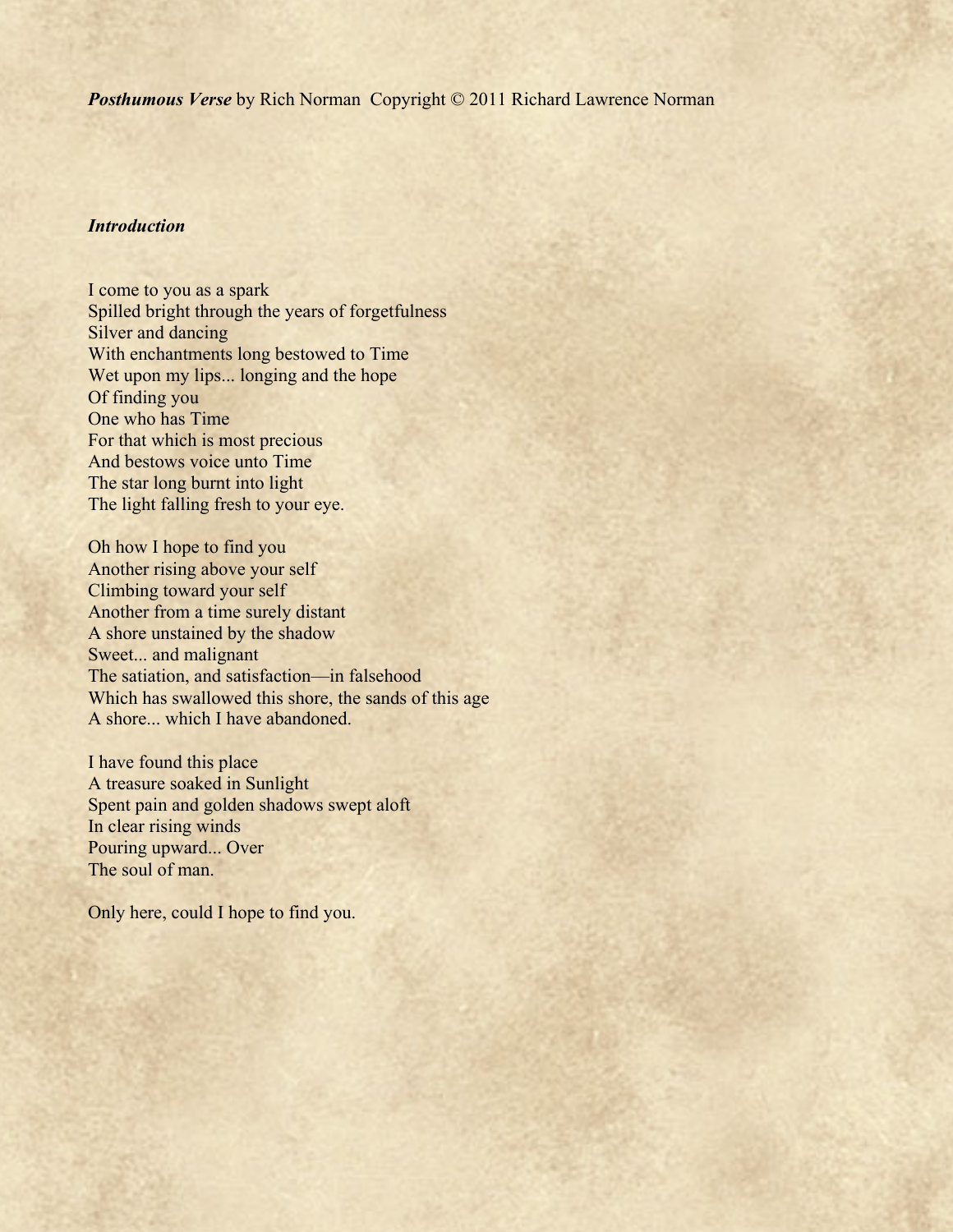### 1. *Cut Flowers*

Oh my friend! How long I have waited to know you, Across the desert of wasted years And sterile grains of pain and light The arid basin of Man's wasted hope, Spent into the sea of Time. Her ugly mouth quenched twice again ––before I found you. Alone and alive, a teardrop falling As dew upon the flowers I have cut, Fresh and snapped yellow in the sun. Can you see them, Glowing with cut sunlight, snapped yellow Wet with the scent of Sun's blood and happiness?

How long have my words waited? Sealed into the tomb of days and starlight Vast and brooding as the sultry jungle, Rotten and florid, wet and consuming Damp and fetid with delights and sickness Hungry and devouring is Time Her gulf untouched by the spoilt days And the greedy over ripe souls of the dead. Now as a question unheard A stain of Sun's blood and happiness Snapped yellow and bright. After all these wretched years.....

Sad sullied years wasted and blackened, Bruised and squandered My soul a crooked stain, bleeding and sick An ecstasy spelled in blood.

Oh how long have I waited to find you? Another so bruised and swollen with light and silver tears So sad and full To wash even the dust of tombs away in your overflowing The current of our pain... an ecstasy Stretched across the barren bridge of years Holding us close, Close enough to taste the heart in my words To hear them whisper from within you These words from so long ago So long dead and blessed by forgetting, The forgetting of so many years Now borne up into your pure heart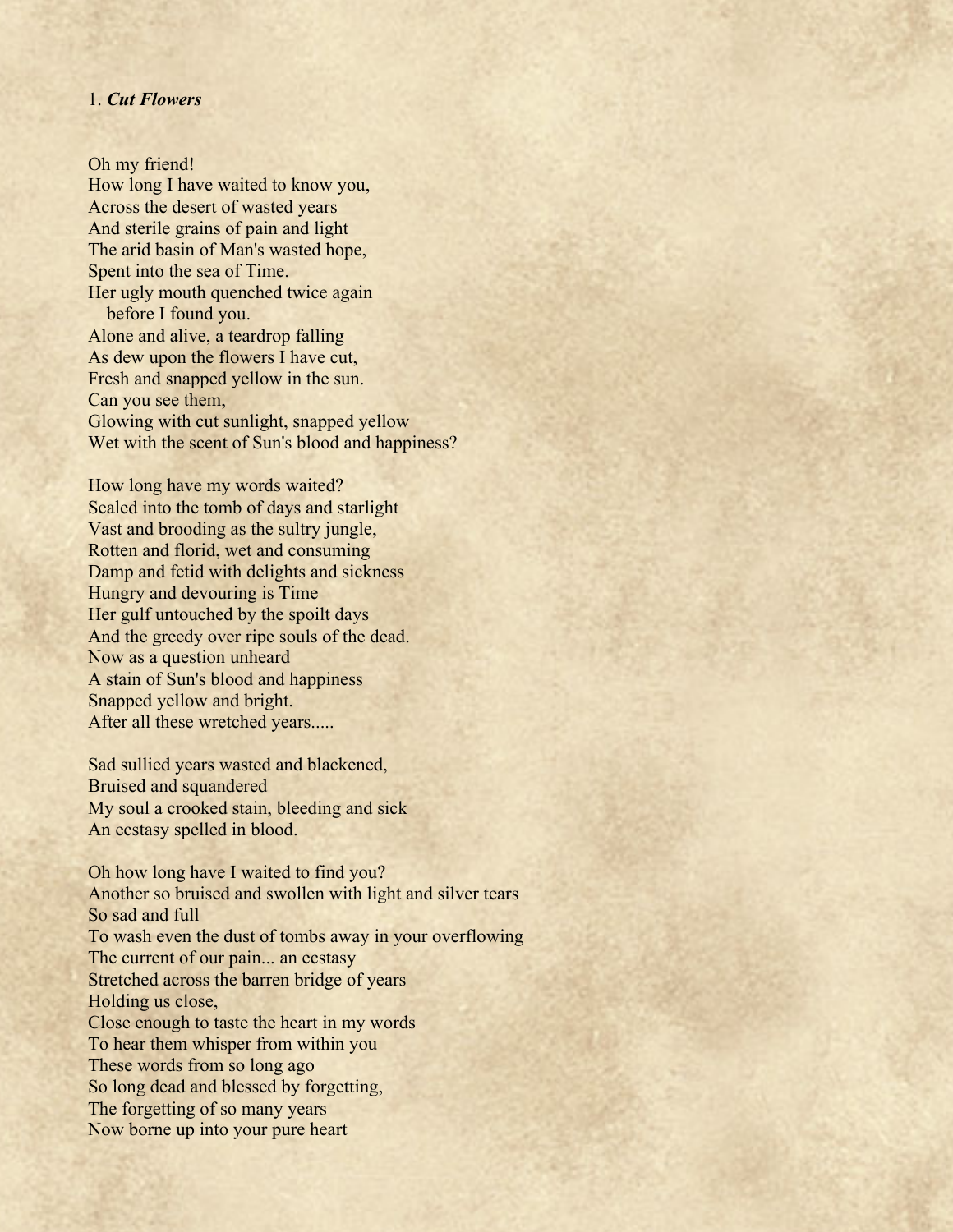A fresh spark cut bright Another heart which suffers even in its happiness And revels even filled with suffering Another soul such as ours A stretching longing soul, So long dead, poured into you, So young and distant So near and ancient a soul A soul as my own.

Oh how long have I waited to know you! How long ago have I cut you these flowers Snapped yellow, bright in dew and Sun's blood? How long ago I have cut them for you And stained the air new and yellow Snapped fresh with Sun's blood and sweetness From so long ago Across the bridge of years Impossible and decrepit Lost and broken Scattered before all time... desolate, beautiful and uncaring.

Here my friend, I have cut you some flowers from my garden Snapped yellow Cut fresh and wet with Sun's blood and happiness, Even now, can you taste them?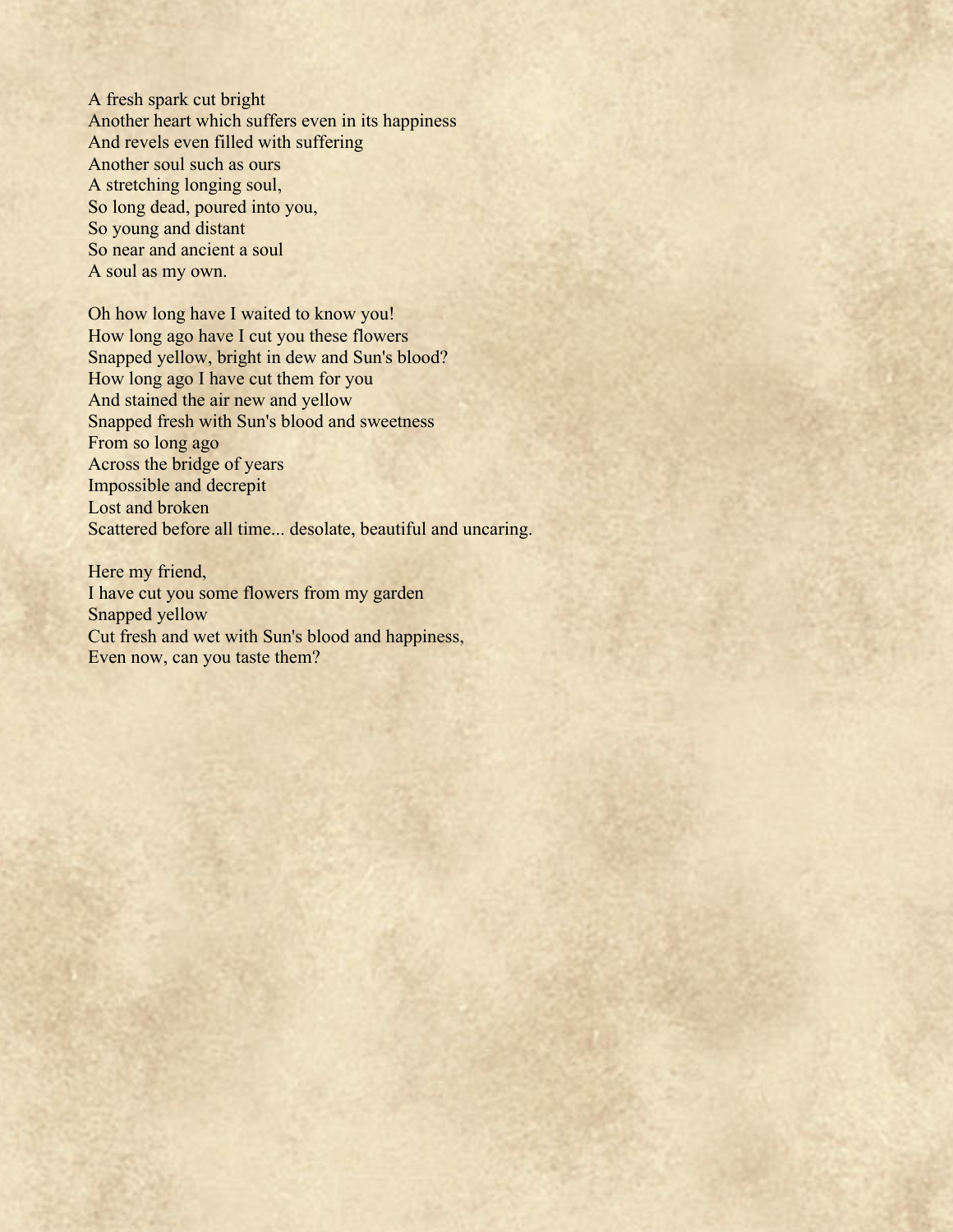## 2. *My Brother*

Have you found the ugly tempest in the mud The ogre so odious and slouching, wounded and barbarous He slathers and bangs his tin cup Have you found him and named him... Yourself?

To you I say

"Only you know enough, you alone are worthy To find Rhythm with my step, Music to accompany me A laughing soul, hunched and musical Who brightens each step with a mocking tune, and so Climbs up over his hunched back in laughter and ascends Now a mule to labor no longer under his own ugly shadow So long ago melted into the cool of evening Long ago spent and forgotten, in our joyous singing noon."

Who among you has burnt his shadow And rides as an eagle above burnt wind, Blown aloft and motionless, circling and still Motionless and rising, in burnt wind? Have I found you? Do you know it too?

Then perhaps we are brothers And you may find room under my shadow A broad shadow of light Circling as an eagle Turning and still As beads of light round the lip of heaven's curve Might we turn upward toward the Sun Spilled upward into the ample cup of heaven Spilled into her azure bell and around So light and breathless Still and shining Turning around a meaningless infinity Made perfect in our choosing.

So light is a soul Which has burnt its pain into a swirl of hot wind Now cupped under outstretched wings Rising upward as a drop of laughter Lingering and ascending A bead of light held silently aloft, In a forgotten burnt wind.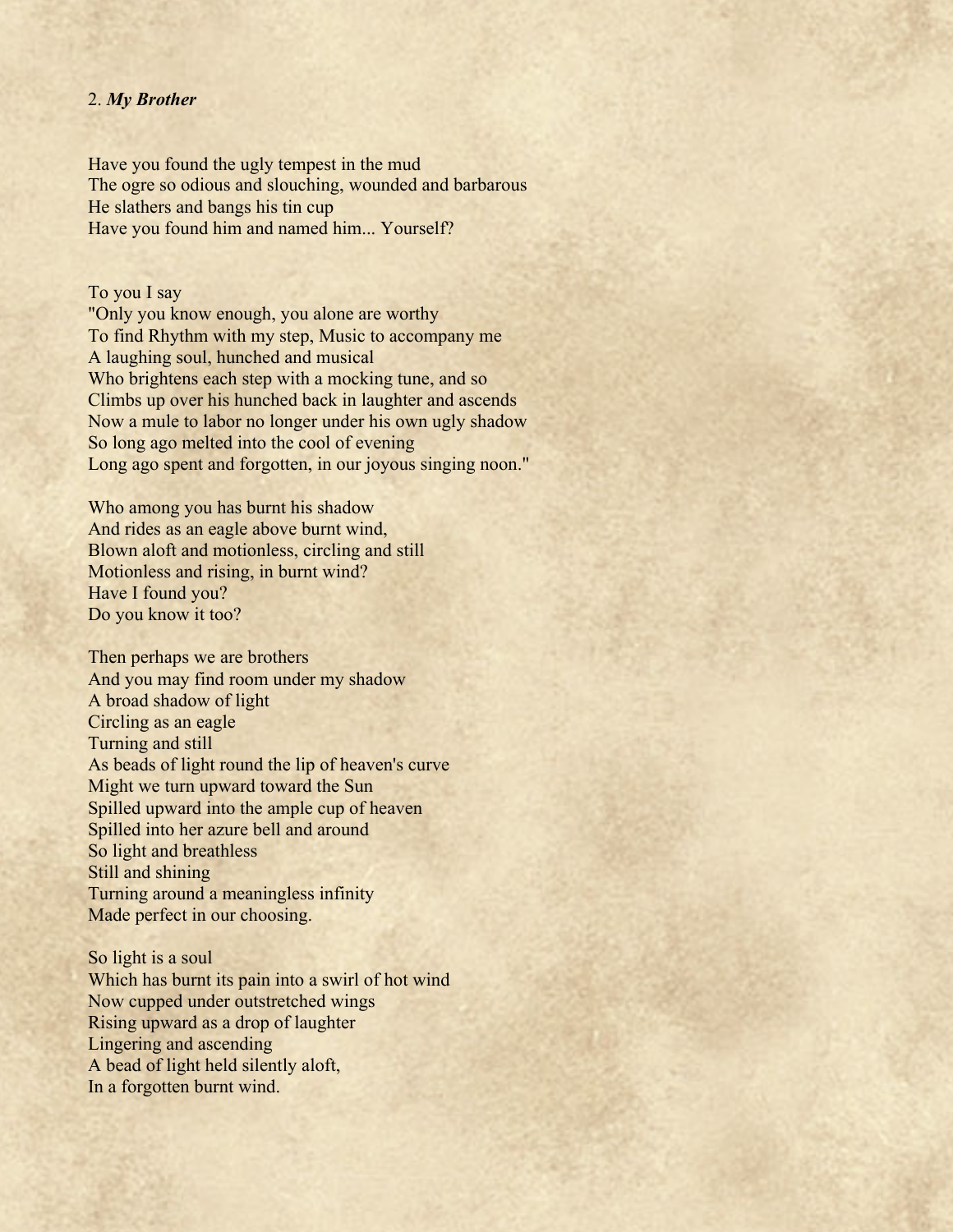### 3. *My Sister*

Oh my friend, How long ago has my soul Spun this forgotten life into a silver thread And tossed it aloft into Time's black palm A swirl if ice and light washed pure Swallowed into another place to find you Alone and laughing Another spider of the blackness, mocking and right Spitting and spinning her threads of light And laughter into the empty sky Who but you could have found me Who but you could know me so well Well enough to hear my voice and wonder, If you are alone?

How high I climbed to find you! High above the scent of the cities Filled with the damned and the hopeful Sick and smoldering are their dying souls and fetid breath Greed and hunger are their eyes The empty bellies of a thousand unkept promises A thousand dry teats— with poison Black arid milk, and liquid sand To hear their wretched suckling and squealing no more I have climbed into a frigid blackness Alone and rejoicing with the night as my cloak The cold stinging air teases me, and I love as Ice loves Pure and unforgiving Right and clear are my words and my soul High into the thin air and blue ice Cold and laughing as the crisp living sky Stark and perfect Refusing of all dull rubbed souls and weak words Snapped blue and cold Clean and bright as frozen light... I knew I would find you here.

Who but you could share my happiness, and leave it unspoiled Unsullied by leering envy and the odor of need and want Who but you is as complete as the seasons A hunger which holds itself before the day And flourishes to consume itself A soul which becomes eternal in dying Filled up and satisfied in struggle, Who but you has learned the trick and become themselves Hungry and fulfilled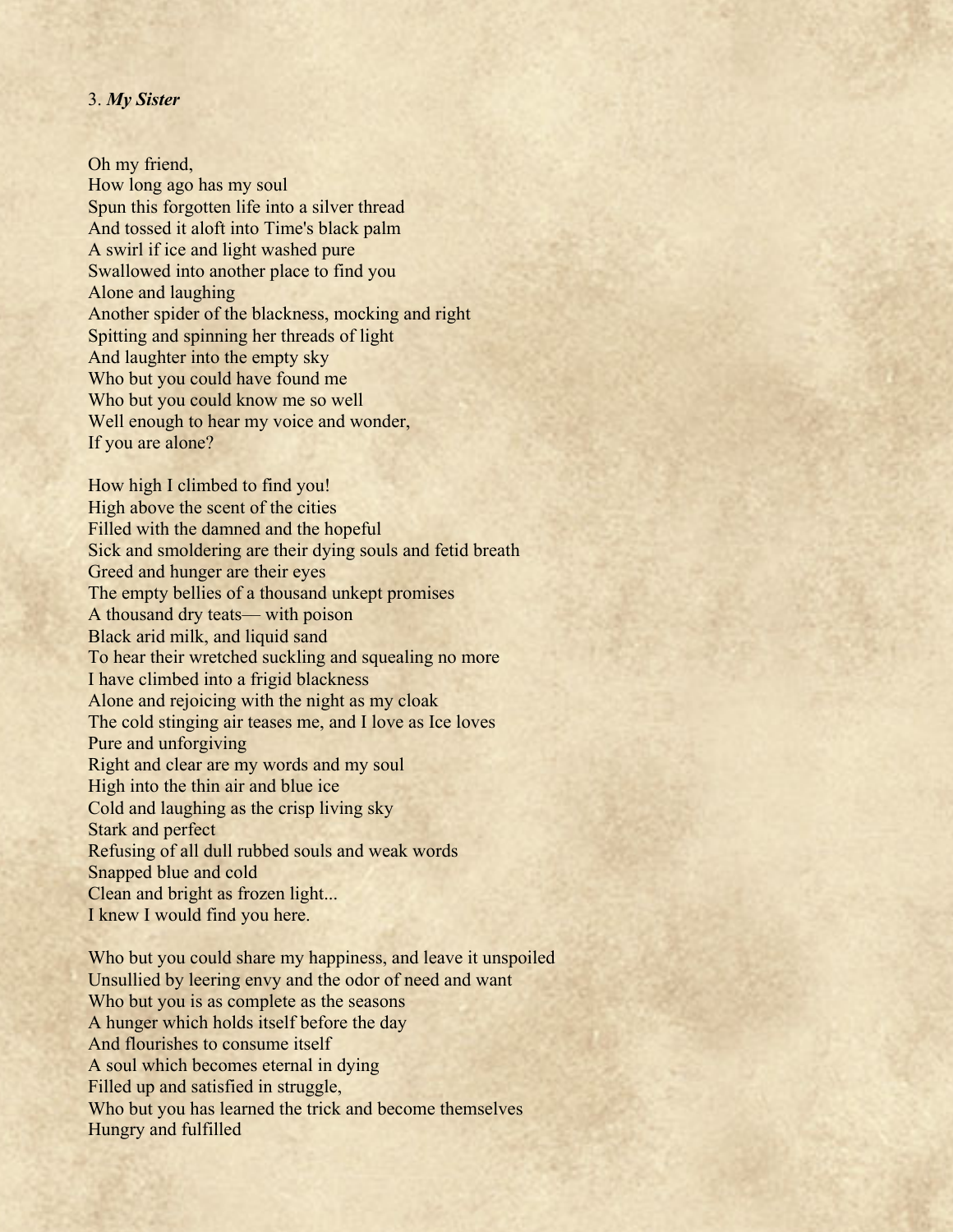A round of death and beauty Knowing and forgetting to find the secret again And scatter the leaves... to begin again Always new, dying and changing? Who but you is able Supple and strong in turn to dare such happiness? I knew I would find you here.

You are my sister, A proud spider of ink and light Dying and new Shadowless and perfect Even the Sun does not know us Fluid and changing Unknown A shifting prism which makes light dance and guess Unsure and beautiful Hesitant, then surrendering Melting into naked rivers of color, now spilled out Rejoicing to know us Shadowless and bright Two souls never still Dipped in sunlight Tickled and teased Pure and naked Flowing into pools of liquid opal And ripples of silver Sun.

Who but you could climb so high into the chill and thin air So close to the shivering Sun So near the cracked blue ice and the pale bright arch of heaven. I have filled a pewter cup with blue ice and frozen Sun Now melted and clear over the fire Sweet and clean as the liquid heart of ice Cool and pure as my soul For I am like you and love as Ice loves How high I climbed to find you!

Oh my friend, How long ago has my soul Spun this forgotten life into a silver thread And tossed it aloft into Time's black palm A swirl if ice and light washed pure Swallowed into another place to find you Alone and laughing Another spider of the blackness, mocking and right Spitting and spinning her threads of light And laughter into the empty sky Who but you could have found me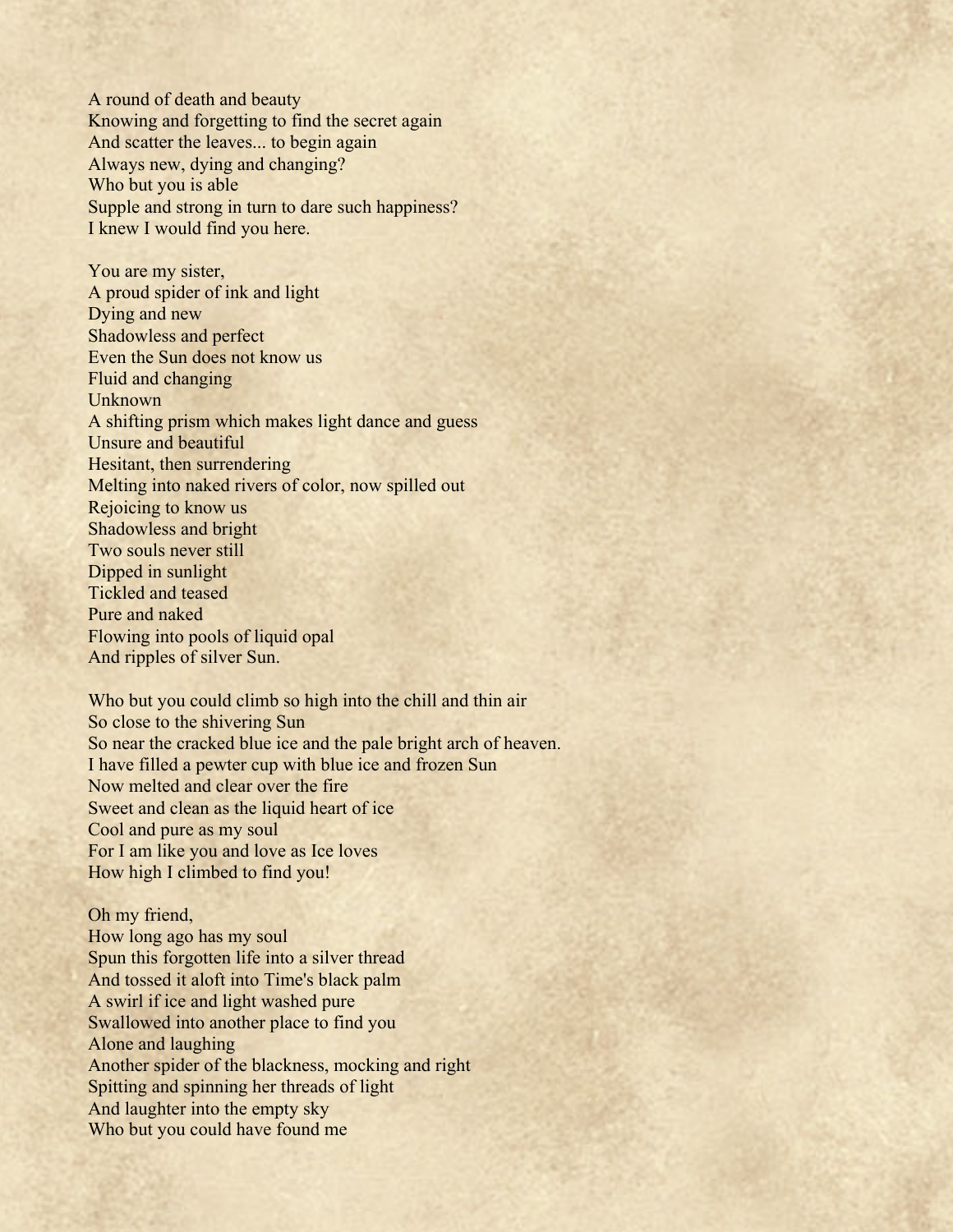Who but you could know me so well Well enough to hear my voice and wonder, If you are alone?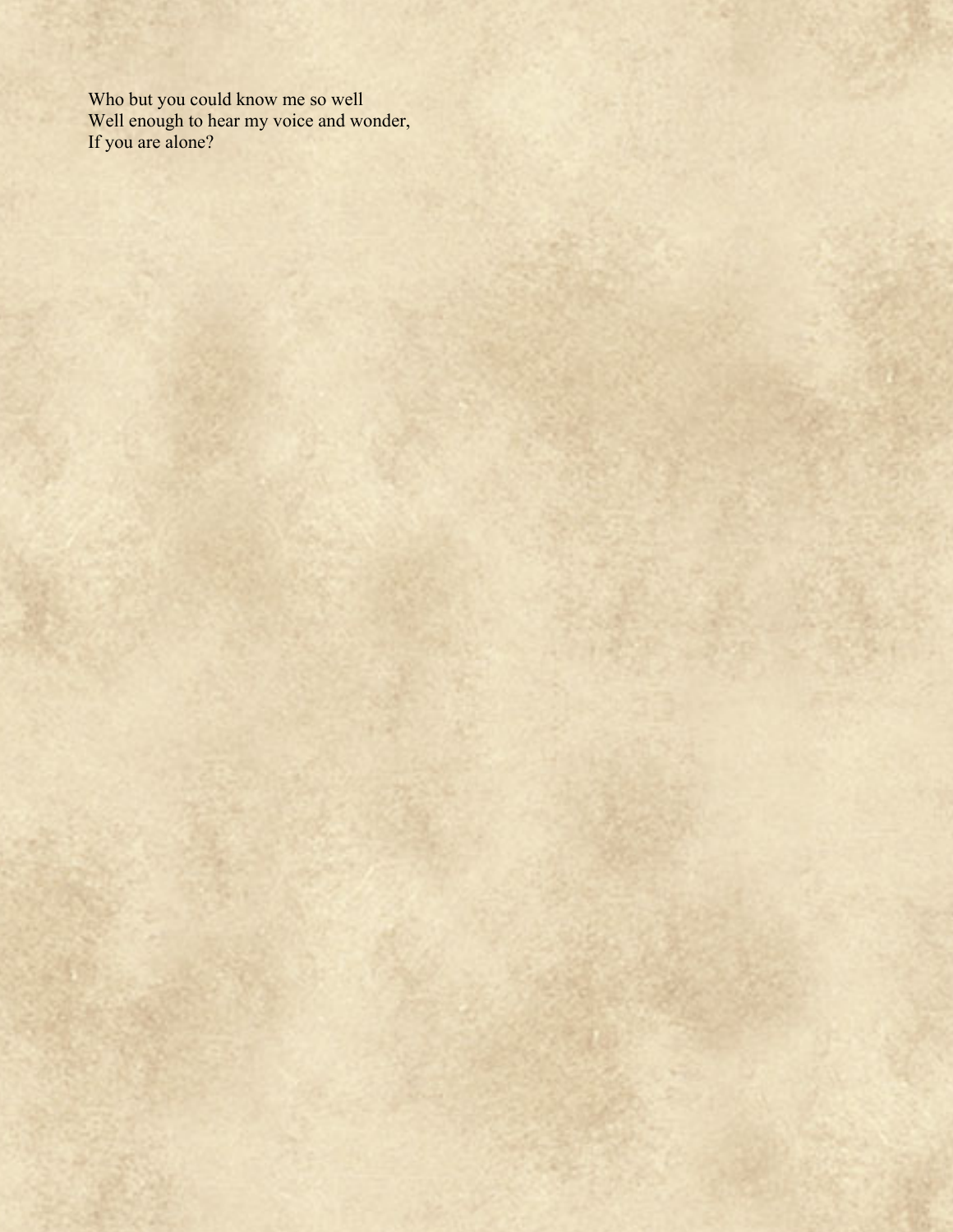### 4. *My Noontime Happiness*

Oh my friend how I have missed you! Your summer so distant from my noontime happiness Drenched in Sun and heat Splashed bright and wet with light and purring red Sun. I will wrap the world for you Fold it into my happiness and the warmth Of this forgotten noon Stolen back from Time so I may give it to you... Here, come with me Let me show you my crumbled world Now snatched away from Time Again liquid and living Hot and sultry with scent and sweetness Twice stolen and double thick With my noontime happiness.

Here is the pathway Draped in cool shadow and scent Currents of tangled lavender breeze At once sweet and vanishing into clear forgetfulness The sheltering greedy canopy of folded green Arching its back over the shade Shafted fingers of yellow light and pools of rose Splashes of amber and peach Drifting currents of heat and thick warmth Ripe Sun and welcome bashful tongues of cool shade Sudden laughing puddles of mirrored heat and silver light Splashing under our careless footfall. Oh the greedy shelter of this noontime canopy Its folded green heat and burnt brown fingertips Hungrily suckling upon the noontime Sun Licking up its heat and pain into itself Greedily sheltering us from the burnt heat of noon Safe, cool and protected here Under its sheltering greed and folded green heat.

Now the Sun pierces our brooding kindly host Tickling her fingers of yellow feathered light and golden shadow Her branches of red and orange daylight Stolen through under the green wing above us So kindly and lidded, this arching shelter of leaf and life Green and growing, ripe and hot Unfolding itself before the furnace of Day As if it could drink her whole heart into itself And so the Sun teases these trees This hungry arching palm of folded heat and shifting branches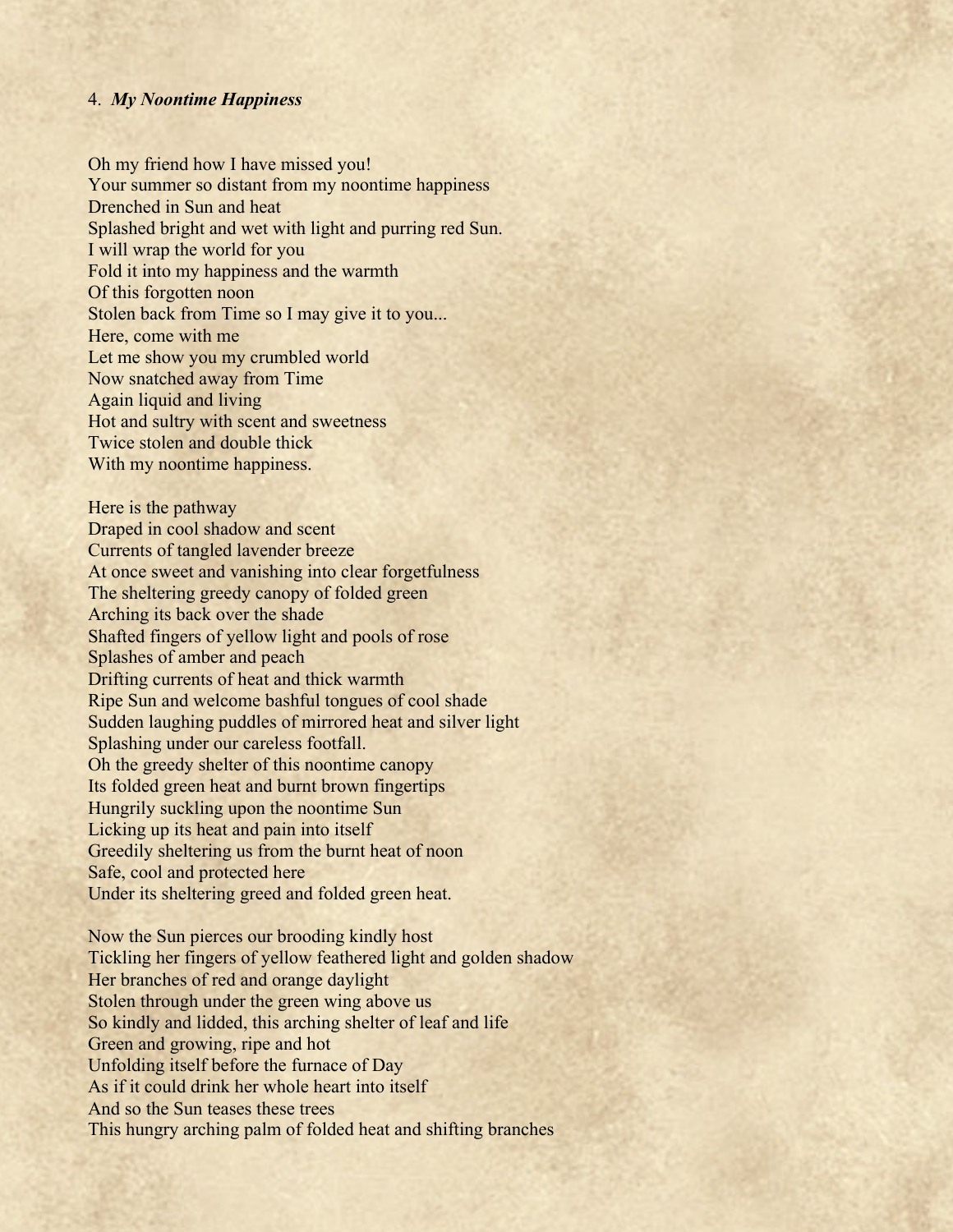Piercing and shadowing The gauze of Day dripping her golden red Feathered fingers of light and teasing heat upon my cheek Here in my noontime happiness.

Now the Sun has had her fill As we climb higher and higher The sheltering lid of green Growing thinner and more feeble Until at last her wing is bare Her hungry green tent torn away Now slapped blind In a white sheet of Sun I have been kissed Blessed, blinded and sanctified Washed clean and boiled through to know her To know the wet kiss of her white molten heat The blinding spattered sheets of Sun Now drenching, Pouring their relentless vibration, pure and white Boiling up through me Cleansing me with pure fingers of white platinum light.

Oh how I have missed you, my friend! Who but you is strong enough To know even this much happiness?

Now standing before my noontime Sun Atop my mountain The world spreads itself before my horizon Bright and unrefusing is my noon! Here are my distant mountains Cold and alluring Granite, gracious and forbidding are their cragged peaks Gently ringed In the supple milk white shawl of seasonless snow, Delicate and eternal. Here is the endless pale sweep of my painted azure heaven Arching and encompassing Endless and containing Bright, clean and cold Boiling with the wet white heat of my platinum noon. Here is my valley unfurled before you You know its careful hunched hidden places And slender threads of platinum and rose Jade and azure Green and guarded Shaded, greedy and sheltering Sunken, lush and sweet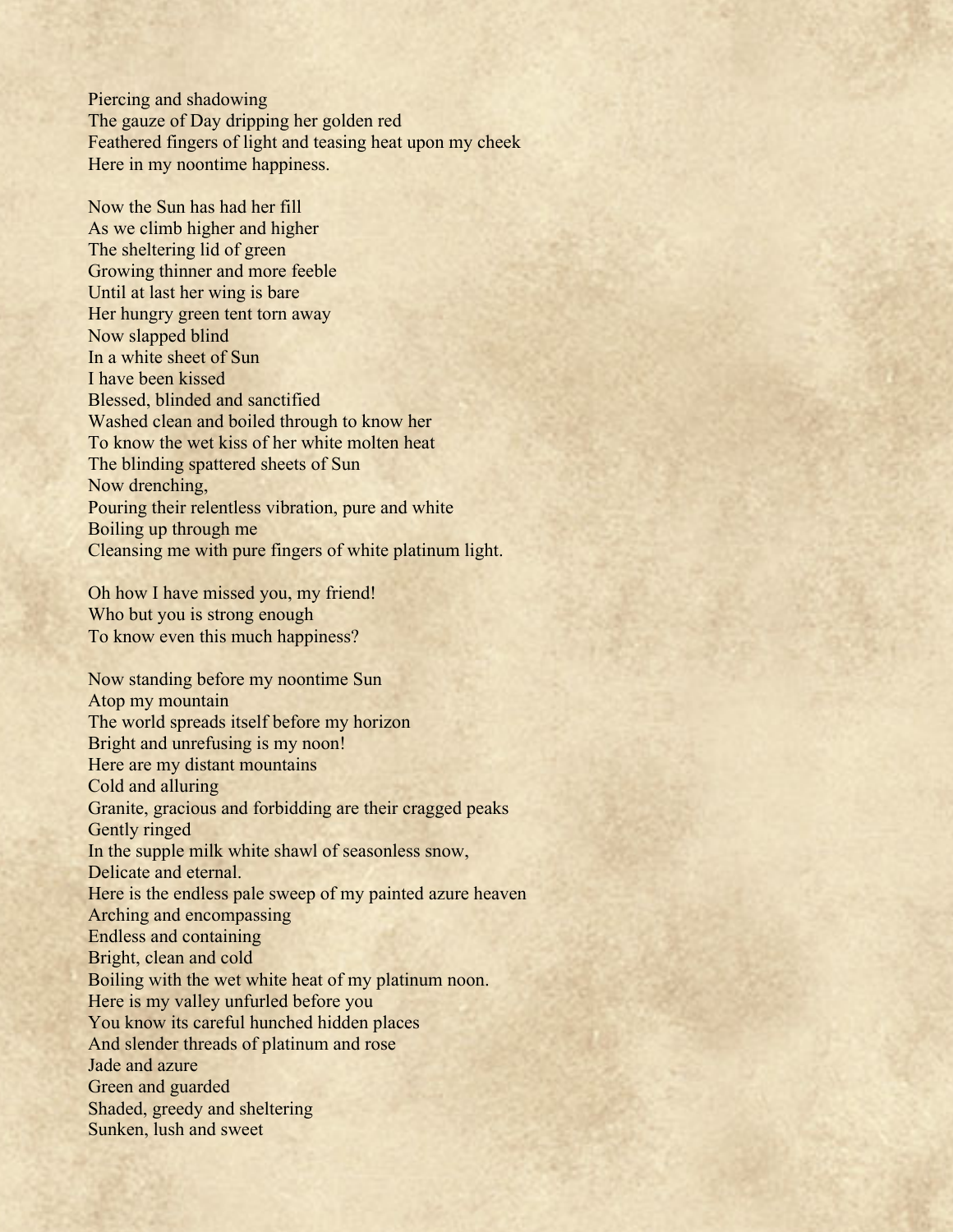Swollen with hidden treasures and tangled scents Tongues of cool shade, Fragrant memories, and silver sweet forgetting.

Oh my friend how I have missed you! Your summer so distant from my noontime happiness Drenched in Sun and heat Splashed bright and wet with light and purring red Sun. I will wrap the world for you Fold it into my happiness and the warmth Of this forgotten noon Stolen back from Time so I may give it to you... Here, come with me Let me show you my crumbled world Now snatched away from Time Again liquid and living Hot and sultry with scent and sweetness Twice stolen and double thick With my noontime happiness.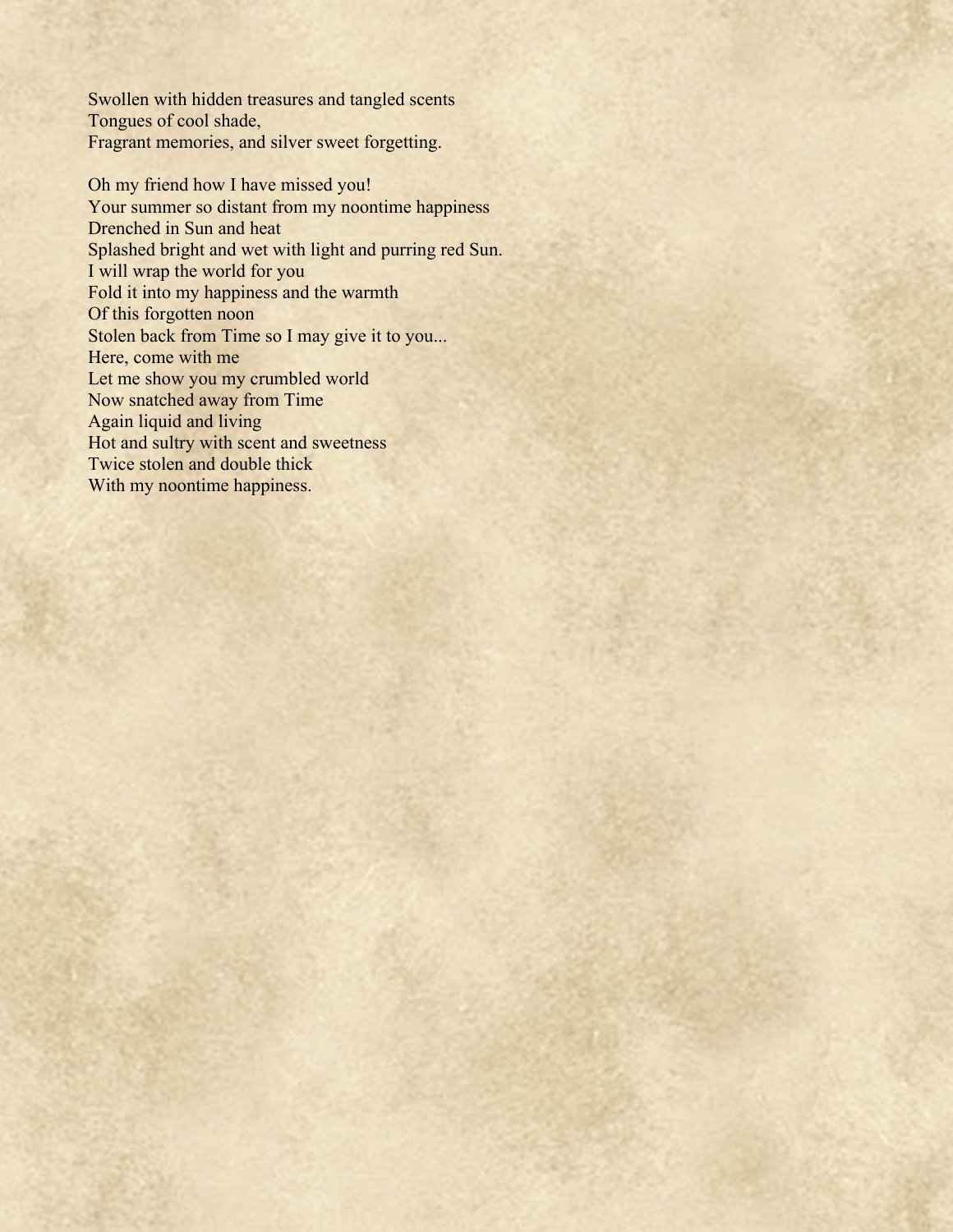## 5. *The Lie*

What color don't you know? Who aren't you?

Are you an animal Red and ripe of heart With a taste only for meat Red and refusing of all tender things Not earned at blood's cost? A beast who fears Only the cheating heart of kindness Red and evil Never sulking and lying Trusted and tasting of Life best... When she has been taken? ––for I am that way too.

Or are you never bloody but purple and sweet Rising as a fragrant splash of light Never bloody but glowing and sweet Nourishing yourself on the heavens you dream And the dreams you need, which become your heaven Real and embracing Refusing only red Spitting out only blood? ––for I am that way too.

Are you bitter and black Bruised and welted with strength Black and only black Glistening obsidian teeth and splendor Adorn strength with strength alone Are you twice bitter Able to burn hate into a black liquor Of deadly strength Twice poisonous and double potent Black and thick with bitter strength Refusing all but black Which is all, once known and refused Burned into strength stained black on black Spitting out all of life as the traitor A black flame of eternal refusing? ––for I am like that too.

Do you need only hope And never drink from dark fetid springs And thick evil wells filled with black blood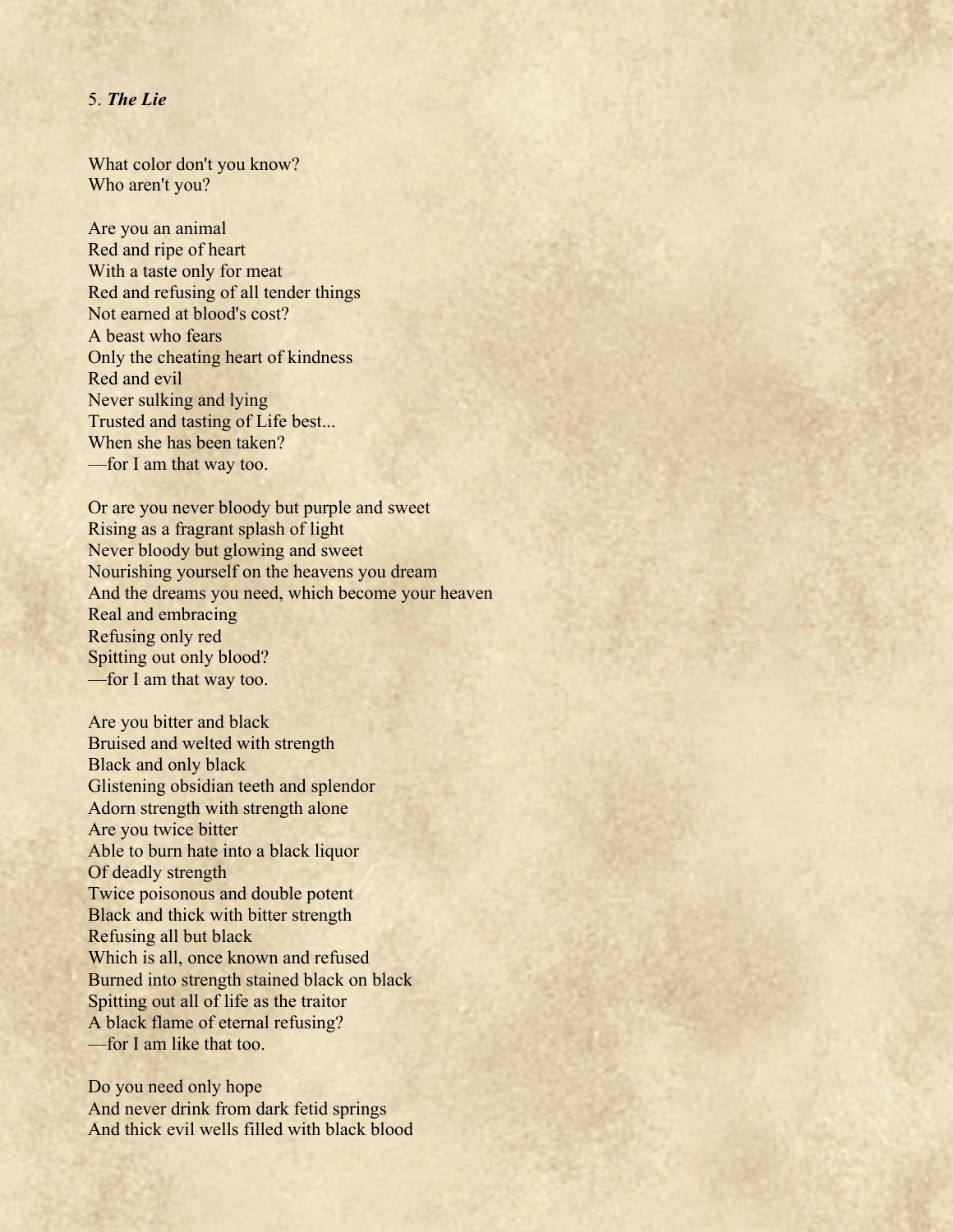Always turning upward and away to find Strength is loosely held, a laughing thing A rising bubble of glad silver wind Rising and laughing Pouring itself up into all blue and silver heavens Stretched tight with a shimmering skin Of laughter and song, burst joy and light, rising Always alone and climbing, rising, Falling upward Away–– From all black things And poison wells of black blood? Are you like me? ––for I am that way too.

So I ask you, What color don't you know? Who aren't you? That is the name of the lie you must tell Into your poet's soul... The name of your God-And your limit.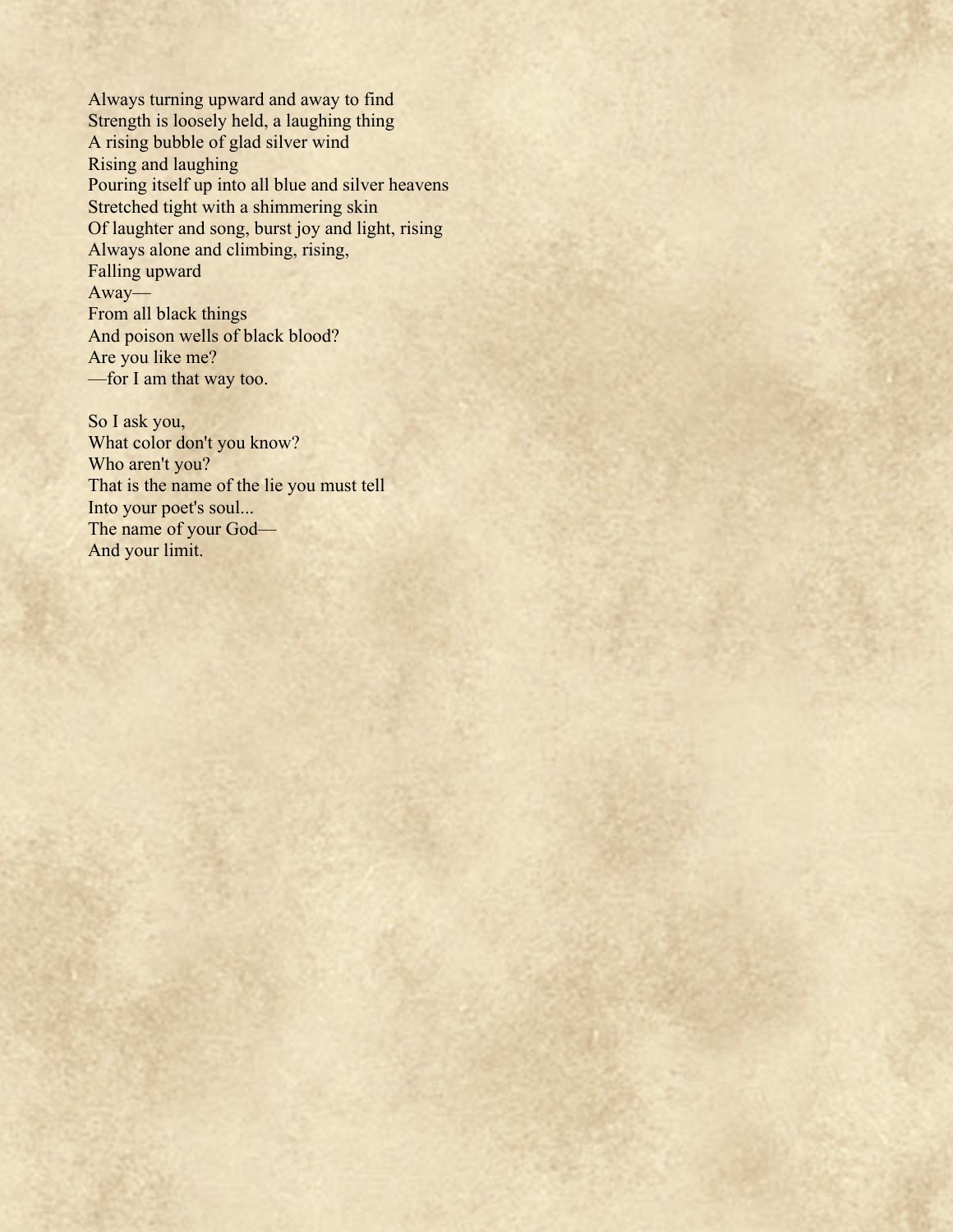### 6. *Waiting for Daylight*

The icy dome of heaven Chill and blue unfurling Open ice and space upturned Unfolding ever flowing Overarching back so cold Her laughing blue forgetting She whose gaze is sparkling ice Unblinking and unknowing Forgotten then remembered The rose of day, an ember An ember now twice glowing.

Every dawn knows nothing of The heat once spent of souls that bled Nights disgraced and days unknown Where things forgotten, can still hold Oh how sweet the Sun unseen Her ice blue blood and scarlet seams The cracks and streams of blood and light Unknown and looking Forgetting twice, My ruin Stretched out Into roads unknown, unthought, ––Hidden, so always true.

But Day knows naught And so it seems A sullied shadow stained, In blood and pain may fade My days unwind My pain burnt days Swept up into heaven's curve Borne up in her azure sweep Too vast to know My pain escapes, into a void of ice Pure blue frozen light She stares a starless chill embrace Now cooled into her icy depths Upturned into heaven's breast The embers of my pain now spent Twice forgotten... Innocent.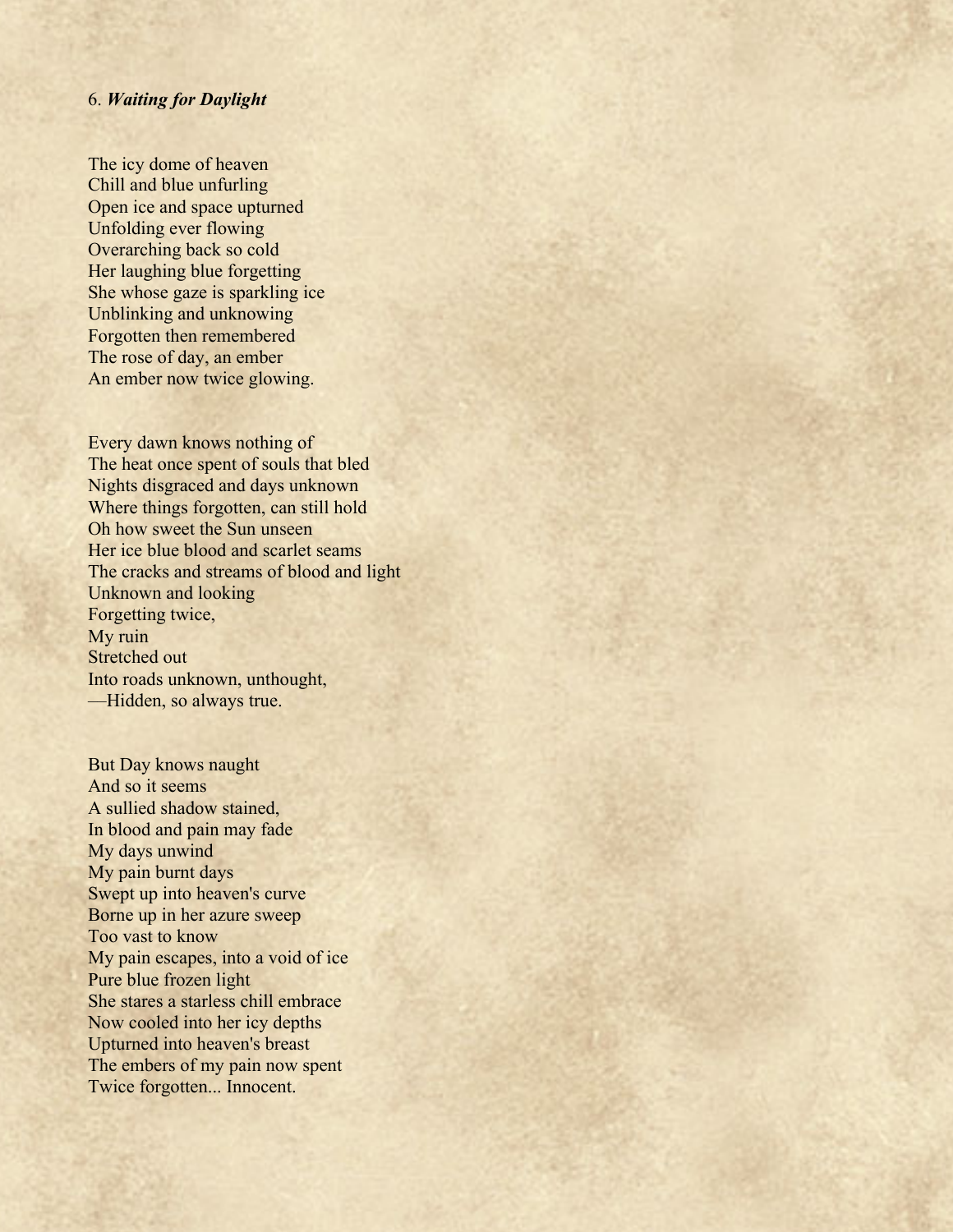### 7. *The Blessing Song*

Sweet Heaven wraps its arms embracing Cradling the perfect day Blue and glowing golden sunlight Spilling splashing amber waves Pouring down out Heaven's curve Her newfound light in winter's crisp Day newborn for Man has ended Hopeful world's apocalypse.

The Sun spilt gentle, hopeful, looking Searching ugly shadows spent Burnt up into light and laughter Hope and Song chase after them Where Man was raging, sick and brooding Angry, false, lying, smiling Pouting lips to flatter pucker Hint and wink in falsehood pursed Death has come and blessed the day In apocalypse no longer cursed He who lies is now well cured In apocalypse no longer cursed.

Man is spent, his shadow withers Day strikes his image, and strikes it blind Now Mankind is burnt and spent Ended lying in Truth's time. What was man? A question foolish Asked of nothing with no reply Daylight hollows out the answer And soon a better one we find.

I am mist above all mouldering shadows Posturing in brooding sighs And braggarts lying ever virile Putrid chest puffed up with lies Pride and doubt turn Earth and grace From fertile fields of hope With grasses, blooms and hidden treasures Into the burnt, the spoilt, and trampled mud Into the soul of Man's disgrace.

Now his ruin, long forgotten I am his heir, another breed The sort to find ascension climbing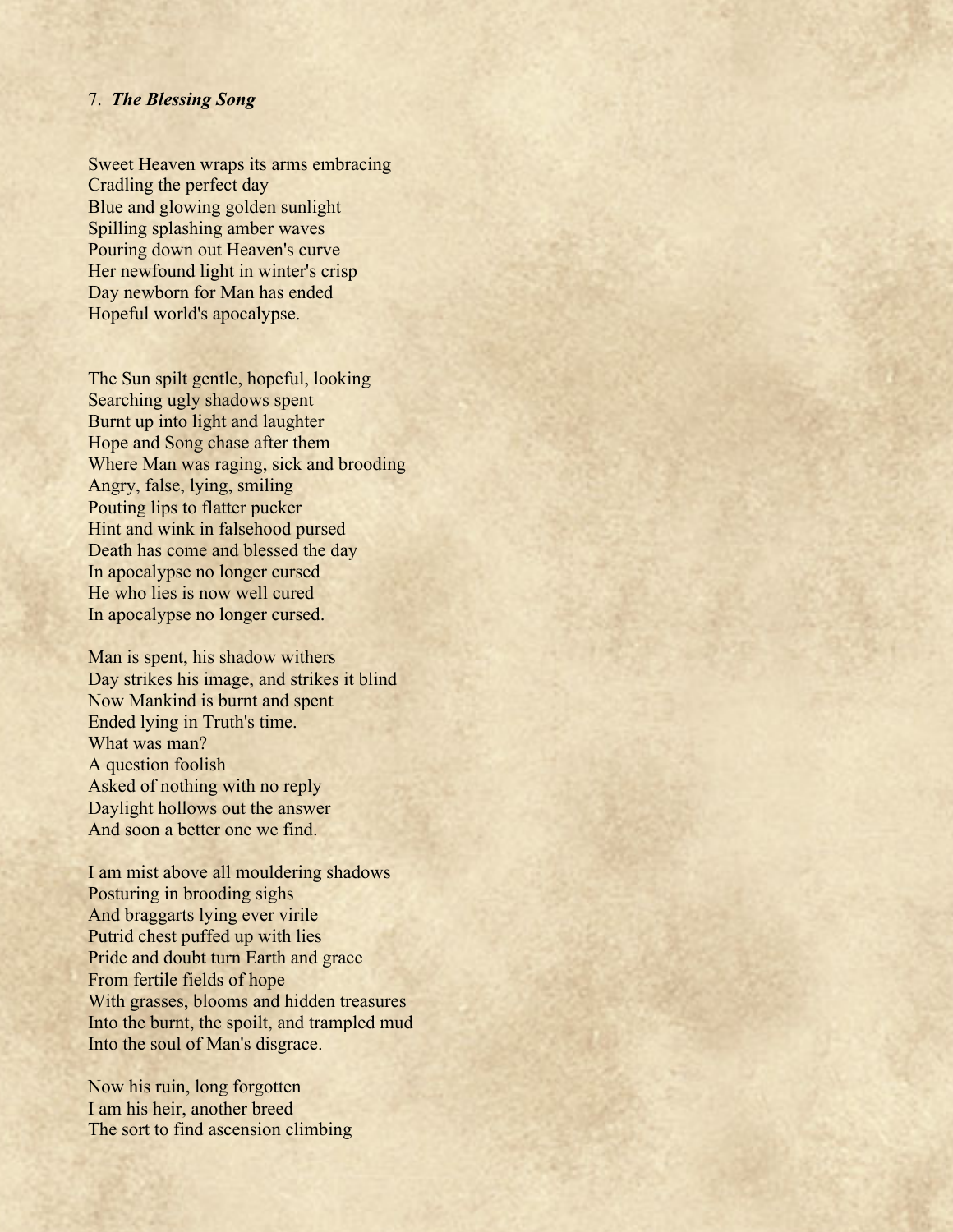Far from brutish human deeds And human wants which soil and sicken Bruise and banish tender truth And happiness so distant fleeing Before his shadow, foul uncouth. Man was sad a fallen thing Disgraced and sinking, down he spins Twisting swirling falling lower Dead and burnt in Sunlight's shower. I knew him well and was appalled Now dead and gone in Daylight song Man a ruined rotten hollow His promise bright, kept but sallow Fouled and dumb, a stinking thing His shadow spent to find new wings.

The Daylight burns with crisp blue tears Sun's yellow heart of unspent years So warm and sweet spilled light and sky My soul a curl of smoke does rise White wisps and curls of light, Spilt up to empty skies Receiving and returning twice My happiness in her embrace The world is clean and sparkling new The grasses pearled with crystal dew Drops of light and prismed grace The happiness of weeping pain Never falling back again Pouring out and ever through At last the soul of man Now cleansed in hope and new.

The apocalypse of Man has come And blessed the Day with light above Sun and azure curve of blue Night with chips of starlight strewn Sprinkled dark with shards of light Faded filled and set to right Light fills heaven's upturned cup Cleansed of brooding lying soot No longer smudged with breath and shame Apocalypse has freed this Day.

So I write as one unknown, unborn Singing from a distant shore In apocalypse has Man been spent His filthy soul and dumb lament Now cleansed and burnt, blown and gone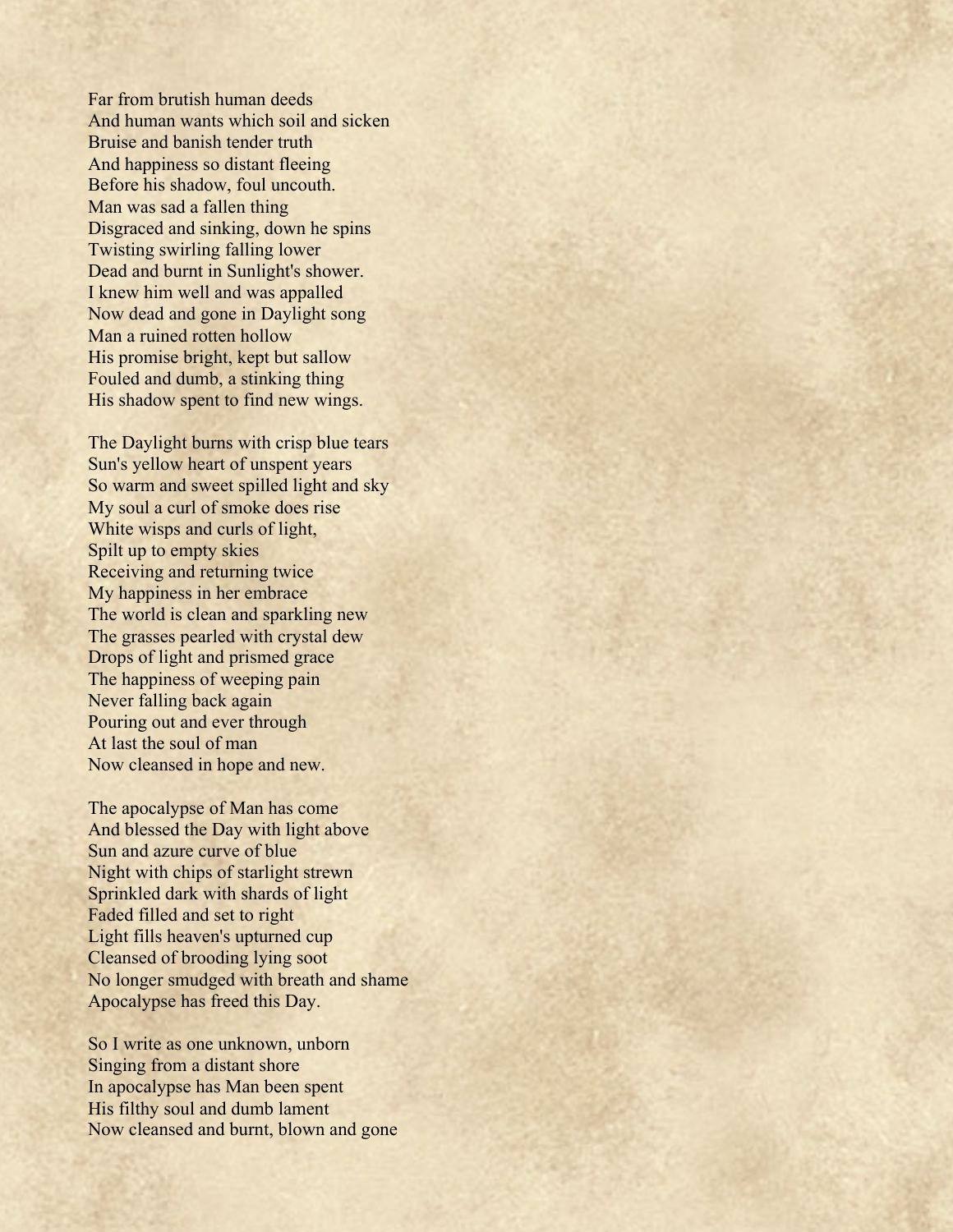At last I find a worthy song Beyond, above the soul of Man To fill your ear, my blessed friend.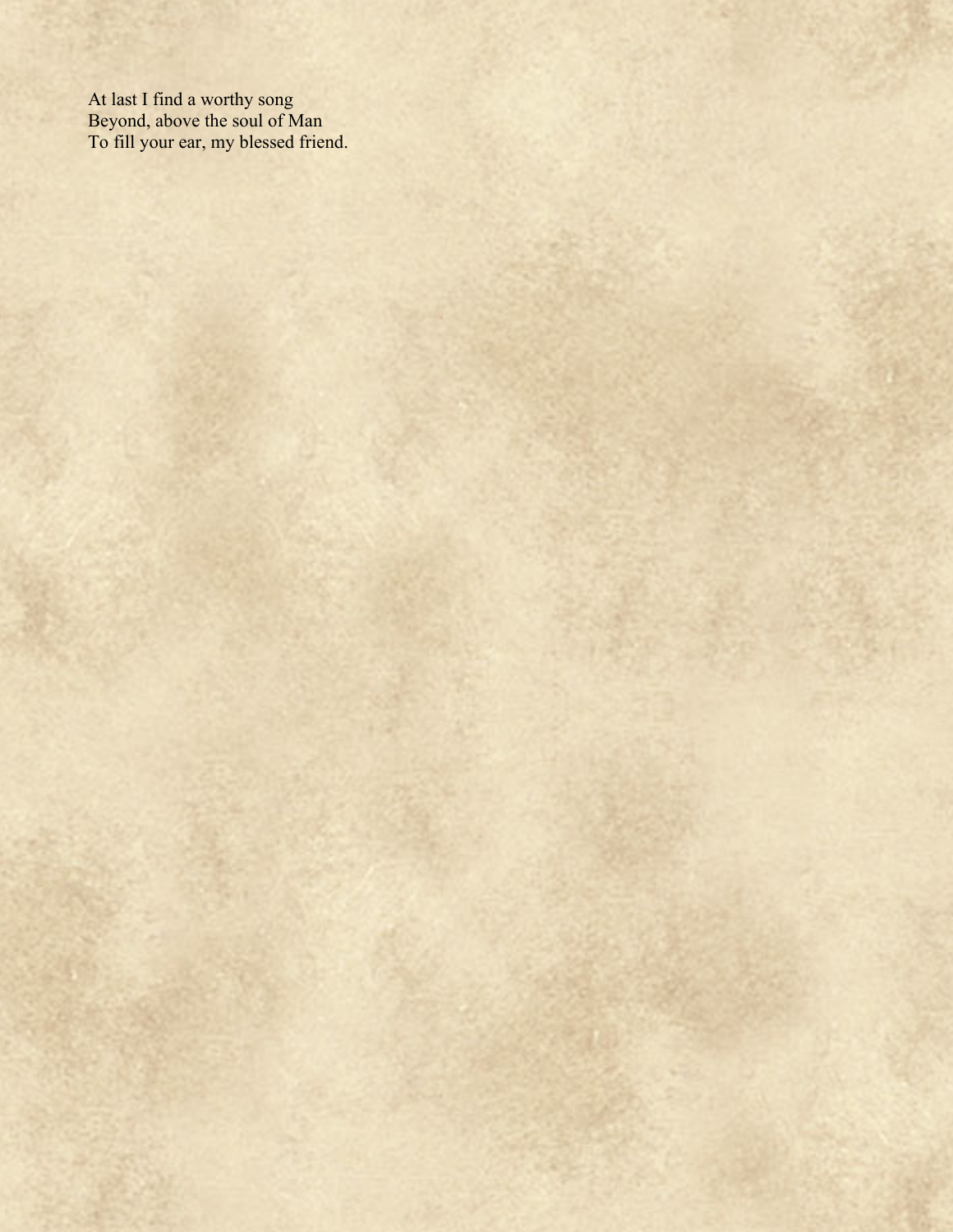## 8. *The Lucky*

A glowing coal crushed hissing red Lies buried deep within my breast It fills my heart with heat and pain Now burnt alight with beauty's name Oh my soul... My pain... My happiness!

Lucky is the poet who Beneath his skin pain's heart bleeds through A glowing coal of ruined hope His tortured bliss forever glows Oh my soul... My pain... My happiness!

The ruined world of hearts and need A wound within my heart to feed My precious blood burnt into pain Poured red and sweet as liquid flame Oh my soul... My pain... My happiness!

Golden heat and starlight dew Fill my empty heart anew Each day must quench this aching place Each day must fill my aching breast Oh my soul... My pain... My happiness!

Oh how empty cruel and rocky cliffs Heat burnt Sun and wicked depths Unfillable and wretched gulfs Cry for rain and gather empty souls Oh my soul... My pain... My happiness!

Who but one so full with heat Might pour upon the Earth in sheets The blessed rain he needs to find To quench the arid sun baked dry Oh my soul... My pain... My happiness!

My blessed pain fills up each day Pours heat upon each lonely place It begs the rain to gather here To spill her happiness in tears Oh my soul... My pain... My happiness!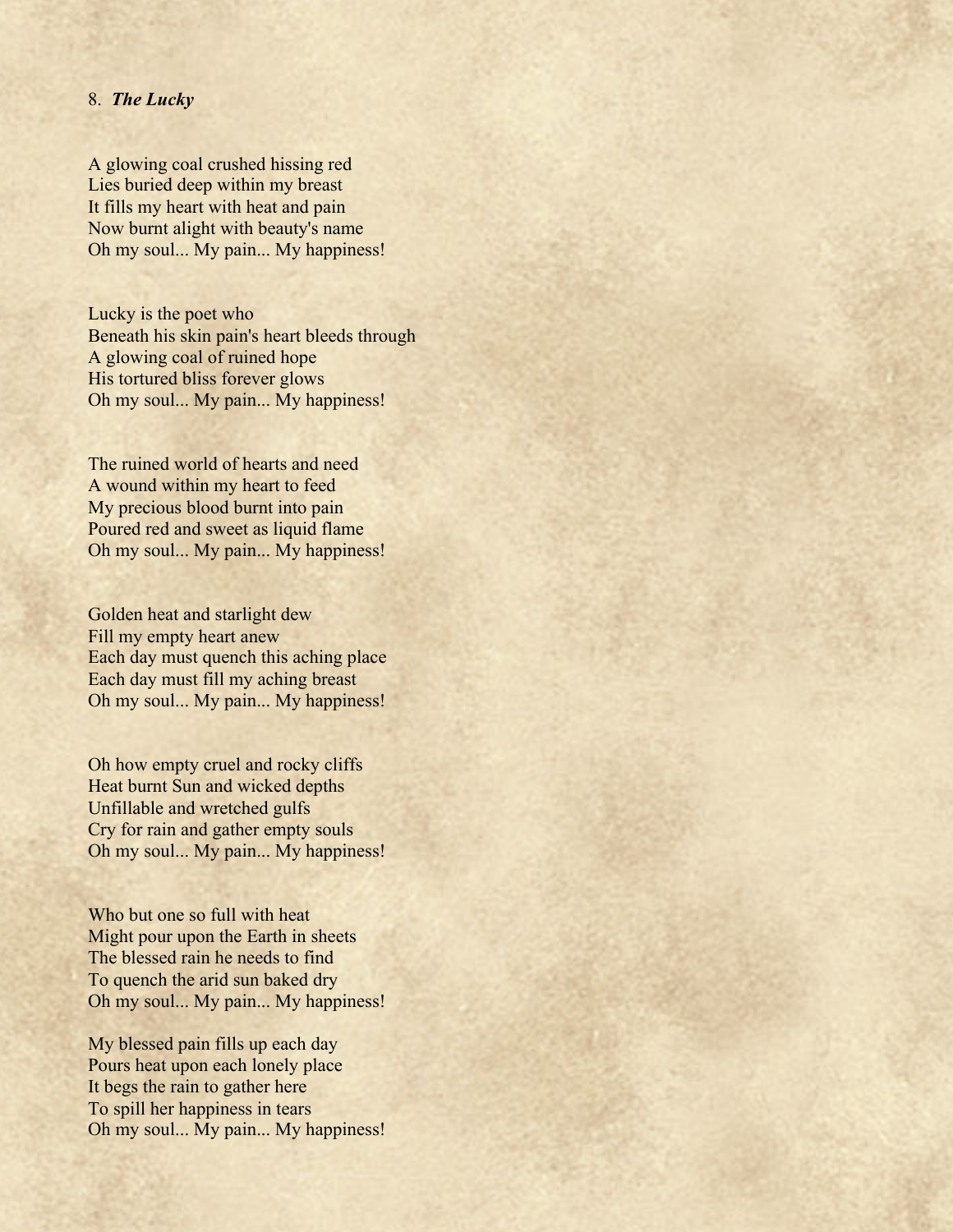Crushed beneath a filthy heel The glowing coal is hissing there Pressed into my sickly breast Beauty glows in happiness Oh my soul... My pain... My happiness!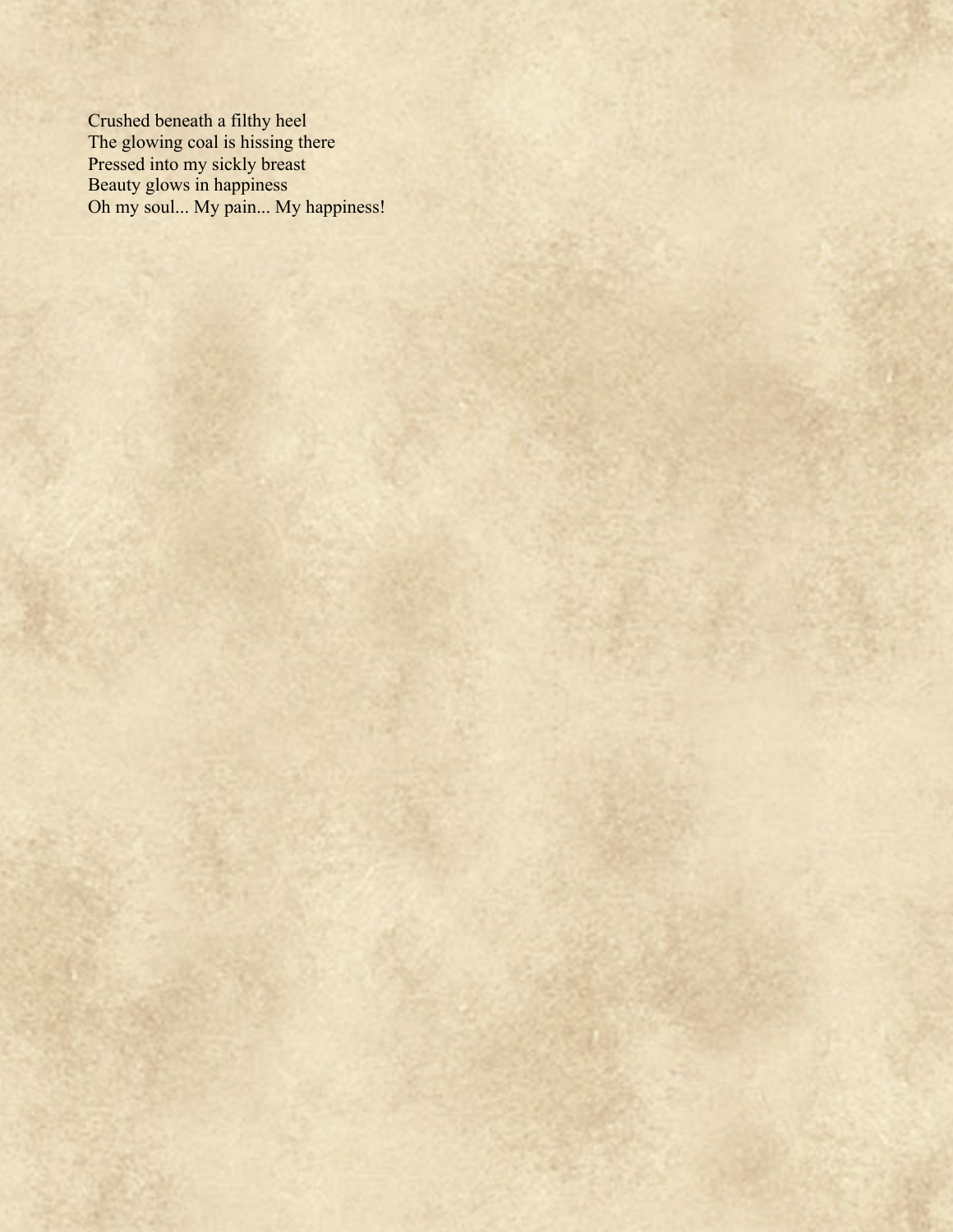## 9. *Trusted Steed*

So many years I trod your course Over brambles, ruts and thickets With lively gate and stout assurance Gladly paid from Joy's endurance Did I spend my flesh for you Bear your lash and eat your straw Wishing it were hay ....but sweet yet the same.

Each day a perfect circle, did I cut into the land Or square exact and rutted deep Furrowed ground or rocky steep I trod your course each day With cheer and dreams of hay But days spent sweet were they ....sweet yet the same.

I lay bruised and cut, torn and welted twice again Beneath your lash, your ugly grin Who leers but doesn't look Ignores and plants a hook Into flesh to torment Cutting Earth and flesh asunder Squandered, spent and broken Still with no relent.

The trees, they are now ugly I see your shadow there The yellowed teeth of greed and cruelty Your visage in their stare The children all did mock me, as I lay to die Kicked and spat upon me And left me there to die.

Now I dream of Eden The faces I have known All dead and sloughed into The filth of things unknown. Now my dream is granted A pile of hay I see And slowly do I feast ... in a world I have imagined Where you have never been ––So I may be at peace.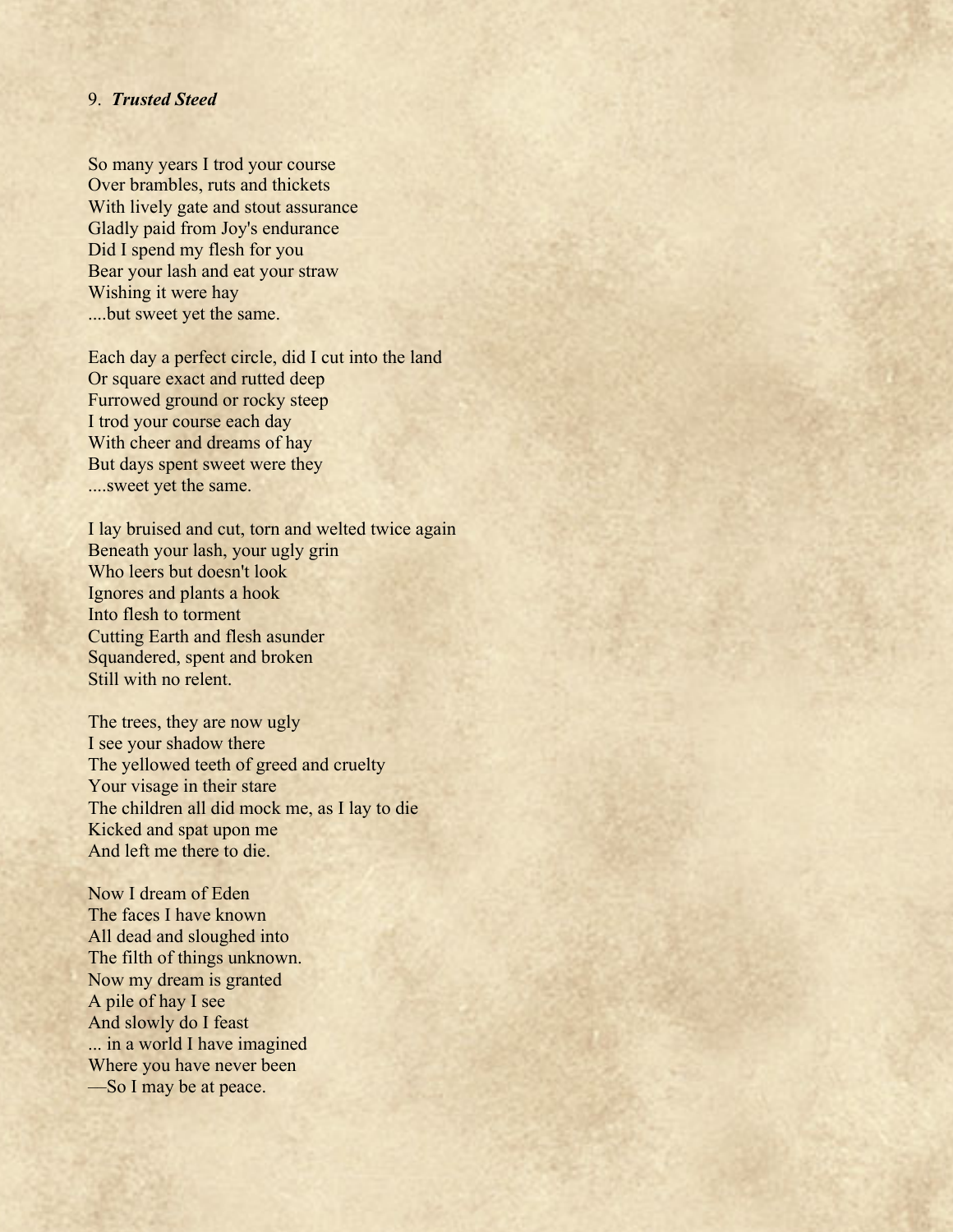# 10. *A Selfish Prayer (for an old friend)*

Goodbye my friend, my hour has come And I can no longer hold the weight of your shadow. Into bright mists and above all doubting damp crooked places I lifted the curtain of night for you in selfishness. I have cast sparks both orange and bright to light the way To burn a hollow into all damp shadows Hissing sparks of silver happiness to quench all doubt And snap open the dark places with laughter and shameless tears So did I hold your shadow and hope to find you beneath it So few are those who can share my happiness, bright and alone, Clear and laughing Ascending into the thinnest air, I am circling... Effortless and mocking, alone and complete...waiting.

How I did wish you might join me! And find wings for this impossible air So thin and crisp with frigid truth and happiness So stark and frozen is the air upon my mountain Over the soul and sickness of man– A thousand miles over his memory. But you could not remember, and so could not forget And like a sticky ghost, your shadow of wet lead Clinging and soiling all new places with old stains The circling turning weight of a thousand lies Promises of easy answers where all errors are alive and well All truths are true, and Hope can afford more lies than blood And so, I must climb upon the thinnest air and above So light and shining is my happiness Climbing up over every old thing So long dead and flush with tears, now filling my breast with sweetness. A shadow of light am I Alone and climbing, too light to see the dark sunken earth of man below I have no lies left No kind hands to dip into the well of man Only wings and a lonely heart which beats too hard to hear the wind Life rushing too loudly, too fast to hear your voice... Wondering and looking.

I am climbing beating wings and falling tears

Light and joyous death of all doubts

Light and light alone am I!

And so my climbing hour has come

And I can no longer hold the weight of your shadow.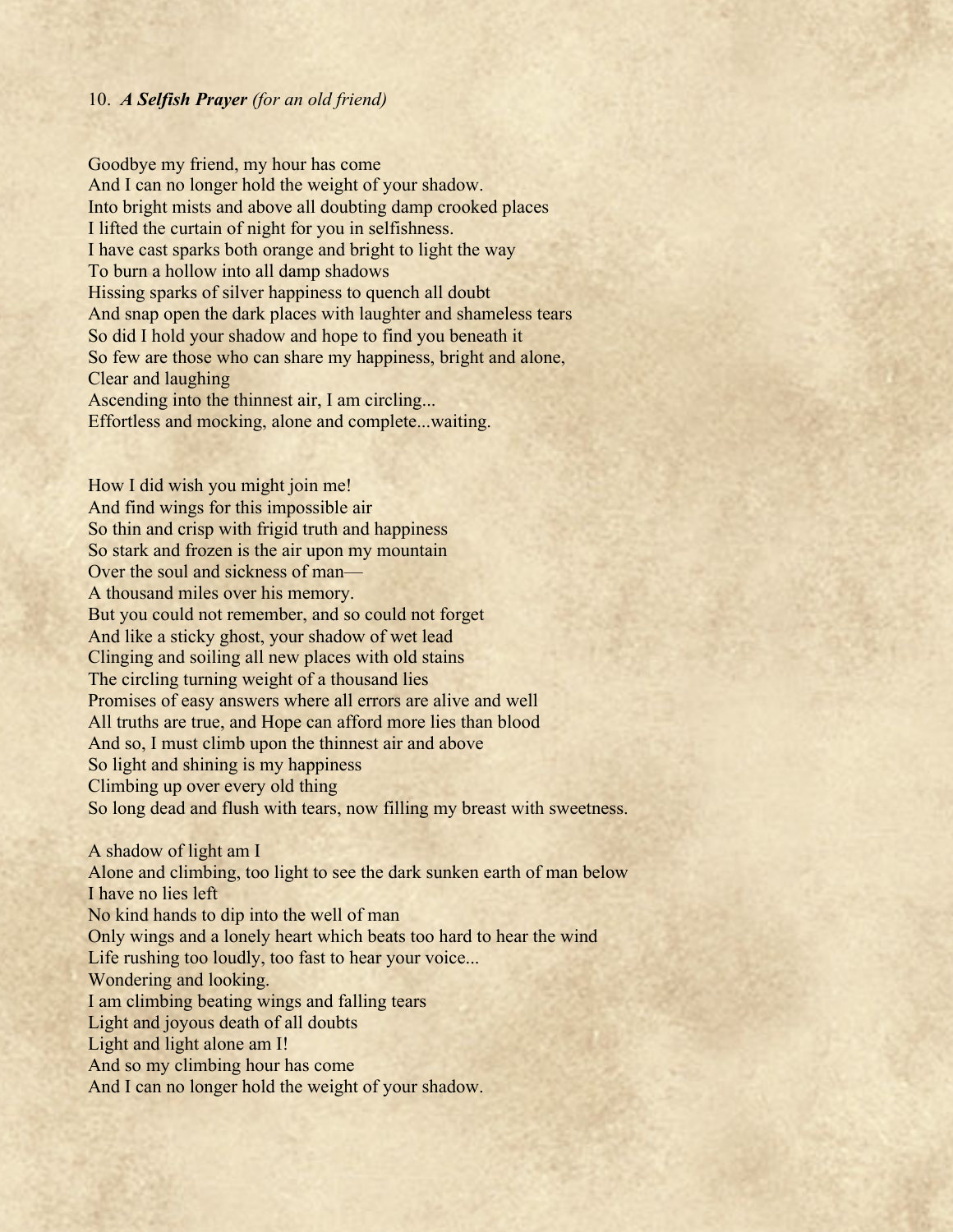So easy is the eye of the seer! So clear is the soul of one long dead So plain in its shadow and stain Which fall across the crooked damp days of man! I am light and cold, ice and shivering happiness, climbing and weeping A breath of wind too chill to remember the soul of man Circling and falling before his own image, a pity and vain A crime and a seduction, a weight and a falsehood. So simple is he! I am a shadow of ice falling away from his sad scent And his codling stammering ruin, so damp with doubt So clear and plain is his doubting strutting soul! Goodbye my friend...I can no longer hold the weight of your shadow.

Perhaps one day you will die. I wish you a murderous strength A blood strength to kill the thing Which casts your shadow of lead and doubting sweat So putrid and filled with pain and longing So heavy and kind to every past and present doubt Unsure and stammering under a black sun of lead and shame Under the soul of man.

May you slit open the belly of your very soul and consume it! Free the world from this ugly black sun And its leaden clouds of doubting weight and black rain. Kill the soul of man! And never find heart to pity or love that which is most putrid Rotten and hollow, filled with weight and suffering.

## No!

May you sear his flesh and roast the meats of his soul To perfect sultry bliss, Charred and killed, eaten and sumptuous Is the taste of your pain and hate Known and swallowed fresh Pouring through your dry soul of yellow sand Now wet with tears and rage, spent and suffered no more Never shall you see his ruined soul again! Never will you suffer or coddle his broken image again! Now burnt into sun and swallowed as light Shed as tears drunk into happiness, light and ice The sound of pain poured out and through the ruined soul of man. Now blessed and pure...Bright and dead! Then you may climb and find me Resting upon a mountaintop of white ice Where we can laugh and forget the dead Forget, the sick soul of man.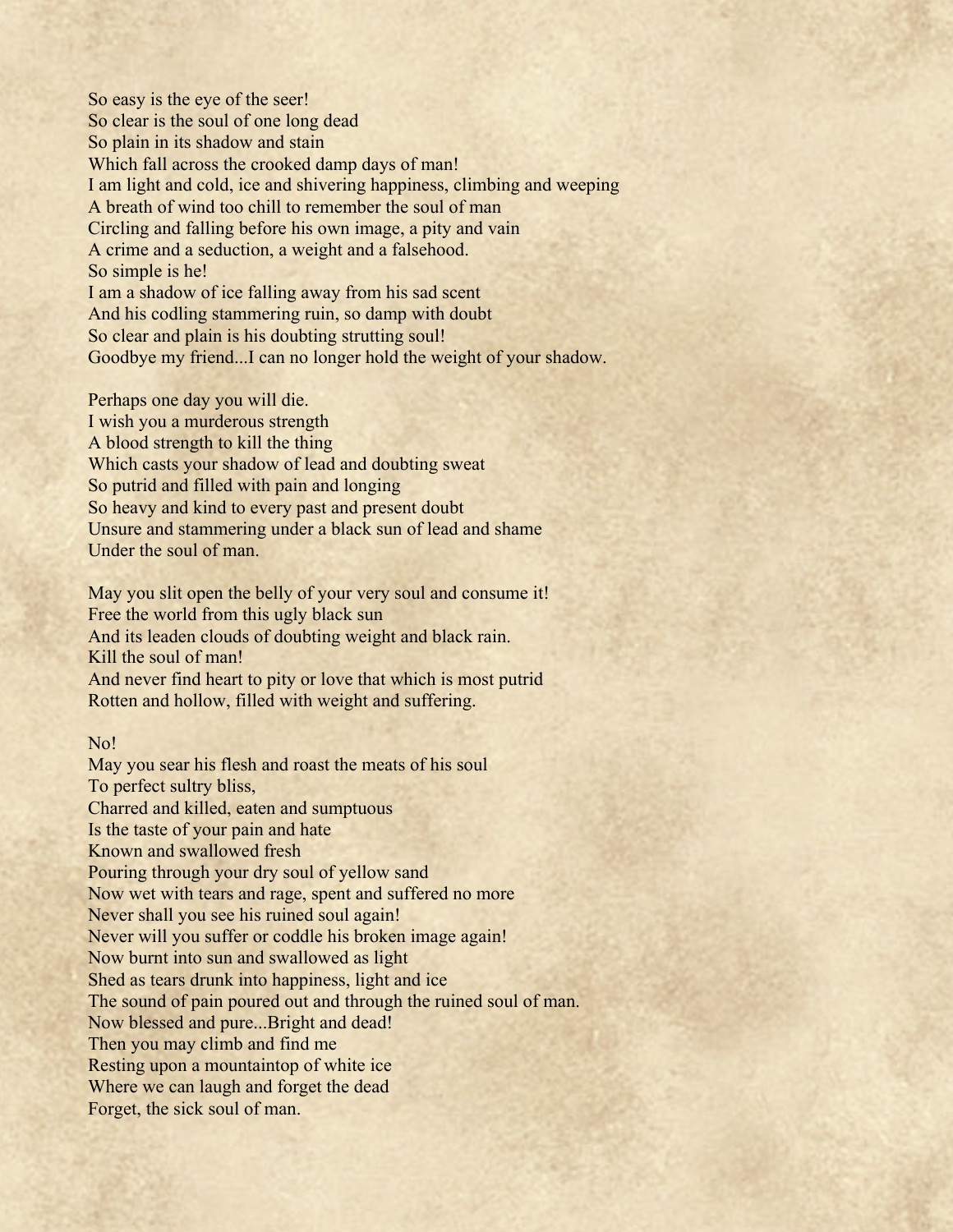So I pray you find a murderous strength And grant me this selfish prayer...for I am alone in my happiness... Ascending into the thinnest air I am circling Effortless and mocking, alive and complete... Waiting.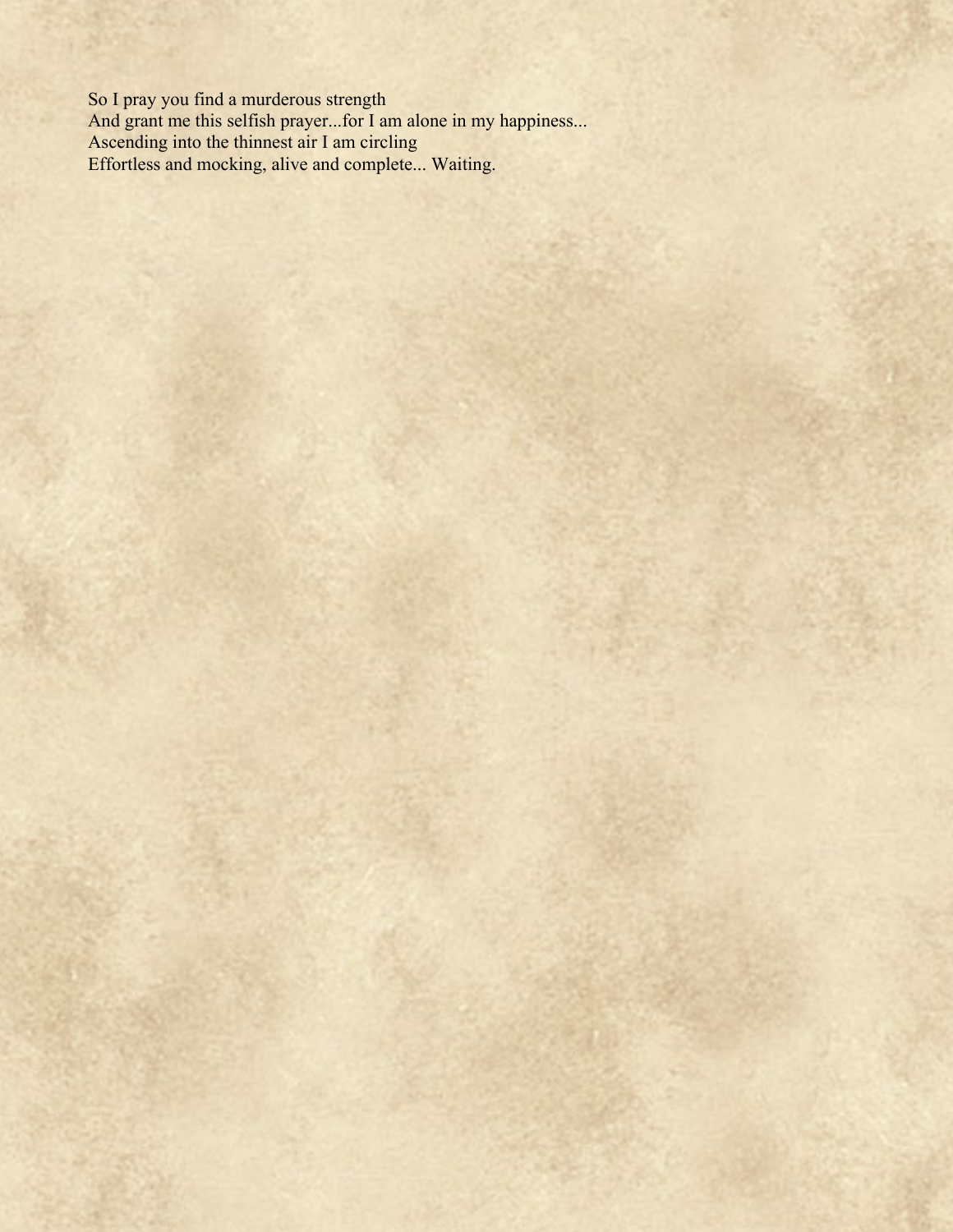## 11. *Solitude*

Solitude has forgotten my name–– I am a cry without an echo Spent and forgotten, blessed and unknown, known and dead A prayer unknowing of itself, and so, twice pure.

The rouged mist of Dawn's light warms the sky Her rose breath glowing up over the lip of night Brushing the darkness awake Stretching and warm are her imaginings Hints of the unknown whispered into the dark horizon A secret spilled into the future... waiting.

Slowly she comes to me Arching her back over the distant hills Spilling her riches thoughtlessly, teasing me Warming the distant hills with sweet blood As red rouge and honey are her gentle hands Her amber caress of brushed rose and melody Bashful and gracious, teasing me Warming the farthest places with her golden breath Thick misted air so honied and blushing Warm and sweet is the sight As she whispers her secret into the Day... waiting.

So slowly she comes to me... teasing me! Climbing, creeping and skulking Sneaking skyward Before my expectant open eyes Promising me, scolding me, ignoring and imploring me To look away As if the advance of each sluggish second Were deception enough, until, at last, She has climbed up over me Now caught unaware, She stands above me Pouring buckets and lashing slaps of heat Molten licks of wet flame Lavishing, lashing Her cruel tongues of light and cracked heat burst open Pouring out her forge onto my back and brow. ... Oh how She teases me! Her gentle heat and platinum silver sparks of flame and starlight Dance as a cool breeze... Sweet, gentle and alluring For what is the heat of a boiling burst star To the anguished heart of man? Oh how She teases me, until, I can not resist the cool chill of her heart.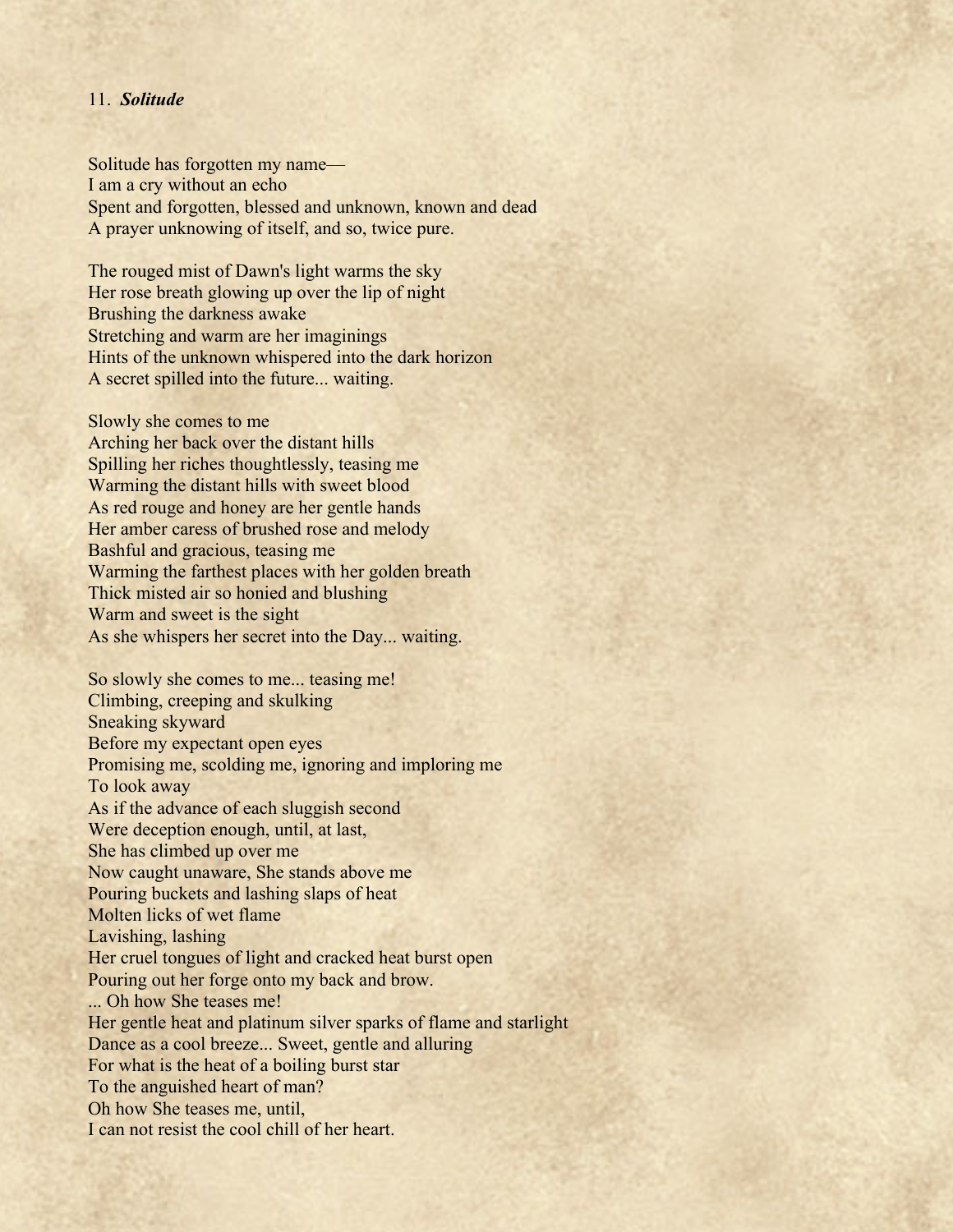For what is burnt and boiled starlight To the heat in the anguished heart of Man?

I open my chest of heat and suffering Joy and burst anguish, blood and pain The silver splintered shafts of my happiness and crushed hope Piercing upward Burning upward into the upturned heavens Red crimson heat and black blood Wounded joy and burnt tears snapping upward Piercing into the cool heart of the Sun Tearing upward, ripping into the burnt heart of the sky Sudden and black, bright and wretched, Knotted and sprung free Is the kindled marrow at the center of Man Consumed and burst into light and heat Happiness and anguish, light and heat So black and double bright is the burnt blood and happiness In the wounded heart of Man So wounded black and bountiful is he Turning upon a spit of firelight and hope Festering and golden Is his splendid wounded soul of impossible burnt heat And spoilt hope.

Now as a star sips upon cool silver starlight Easy and approving, sultry and accepting Gracious and forgetting is She Sipping upon my soul Sweet nourishing and forgotten is the soul of Man! For what is the soul of Man to a burst boiling star But another spark of silver Sweet and familiar, cool and hollowed as starlight To be loved, known, and forgotten.

As two spent stars did we turn our weary backs upon the day Tired and over mellow, spent and round with forgetting. Only the hollow blue eye of the moon, hangs, Still and cool, in the chill ink of night. A silver disk in black ice... A silent mirror struck mute in forgotten starlight Silver cool and still... waiting.

Solitude has forgotten my name–– I am a cry without an echo Spent and forgotten, blessed and unknown, known and dead A prayer unknowing of itself, and so, twice pure.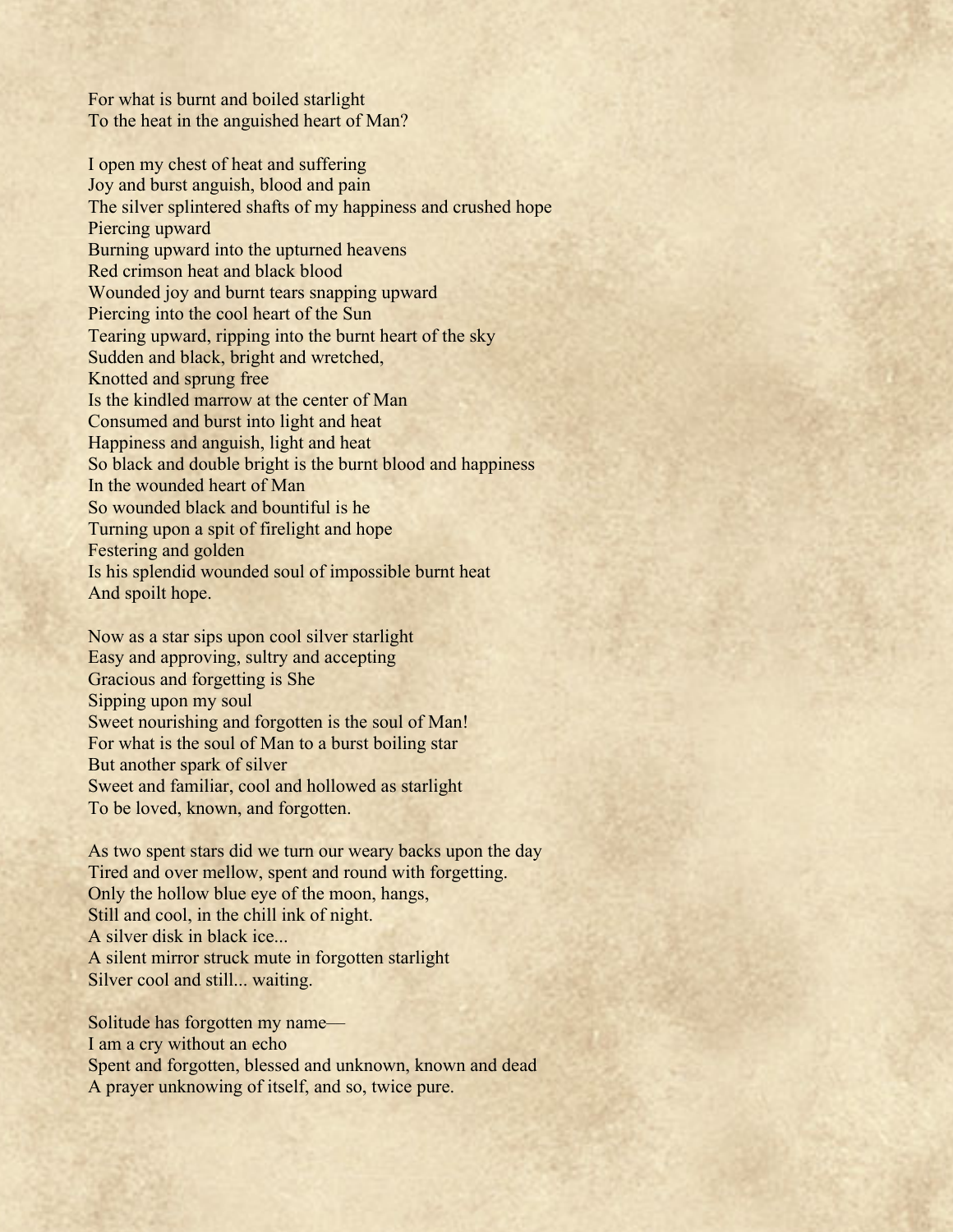### 12. *The Reunion Song*

I am a laughing purple star Once and again complete Burst and born, unable to resist A laughter spilt across heaven.

I feared I spoke my name aloud To call the name of Pain allowed Did I proclaim my soul in song Lament and knowledge born and fallen Swift the current downward turns Burning ashes, fuming urns Time and sadness leave but naught Whose name in ashen lips accost?

"But you who shame has spent and named Or known by any other shame Is creeping slyly in your breast The name of honest scorn and lest You know it, and then know the form Your pure cut soul now stained and worn Tattered, but still plain enough Your name is pain, and shame, and so Dare you look to see it true To glance upon the old and new?"

So did Doubt speak into me Her heart both anchor God and Need So long borne truth in tombs are just Sickened twice and then enough But to crack the walls, breathe the dust Know the thing in light and love. A shameful name in secret keeps Heaven's heart and sweetest deep Beneath the fearful dust and gloom I lick my light into this tomb And know my name again and right Reclaim that spoilt from withered sight.

My name is but a song again Brightly sung, complete, a hymn To knit together ages split Desert clefts and sandy drifts Years where it could not begin But now has struck bright root, and then Silver blue anointed sky The purple star is borne on high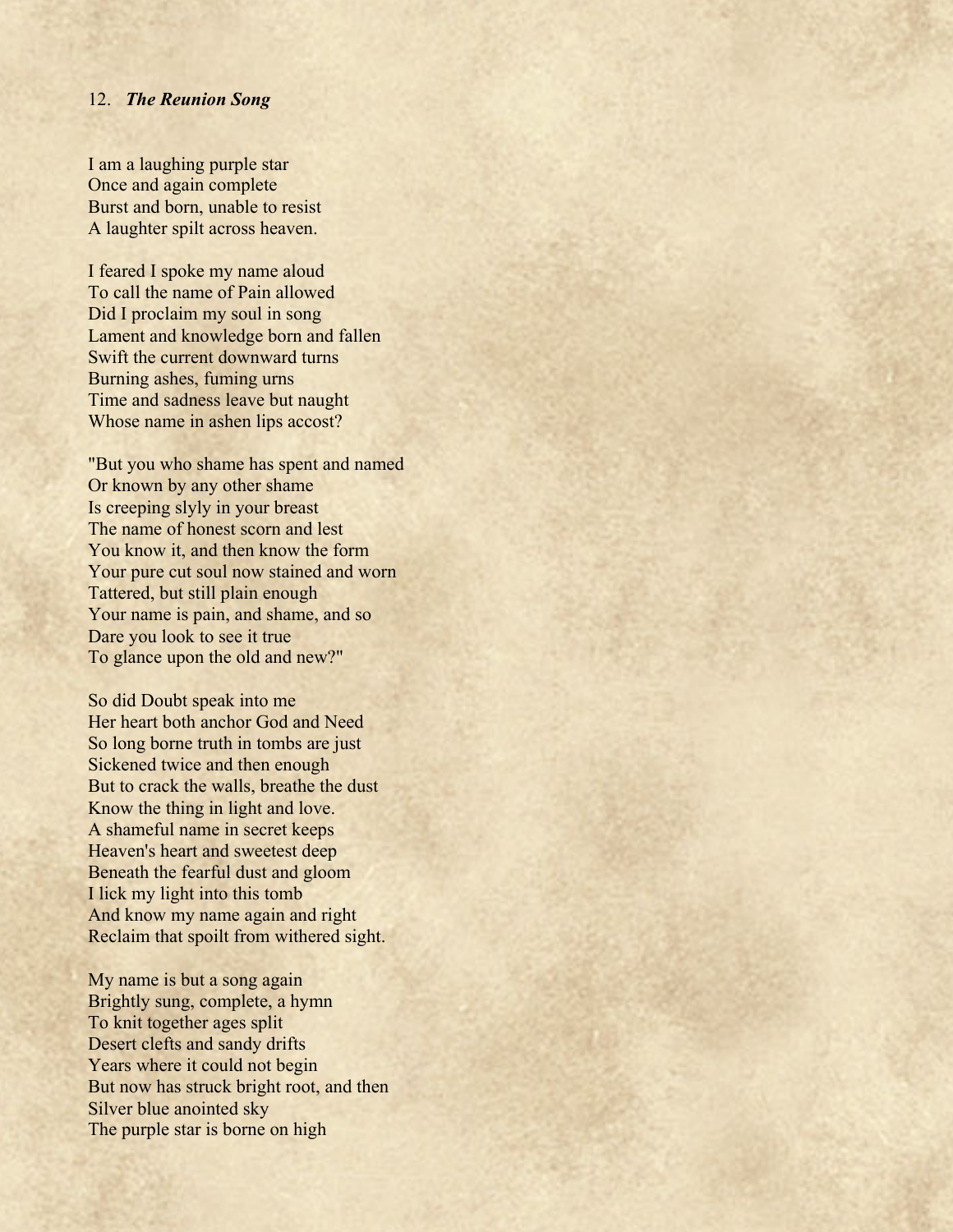Joy is fount of shallow depth Coursing over sky and swept Into heaven's upturned cup Her silver slip of light and long Arching sky of black and ice Shuddering at Dawn's embrace Complete in name and sweet in song Gracious named and nameless Swept back up, into and over Spilt twice in love and longing Twice, into the upturned sky.

I am a laughing purple star Once and again complete Burst and born, unable to resist A laughter spilt across heaven.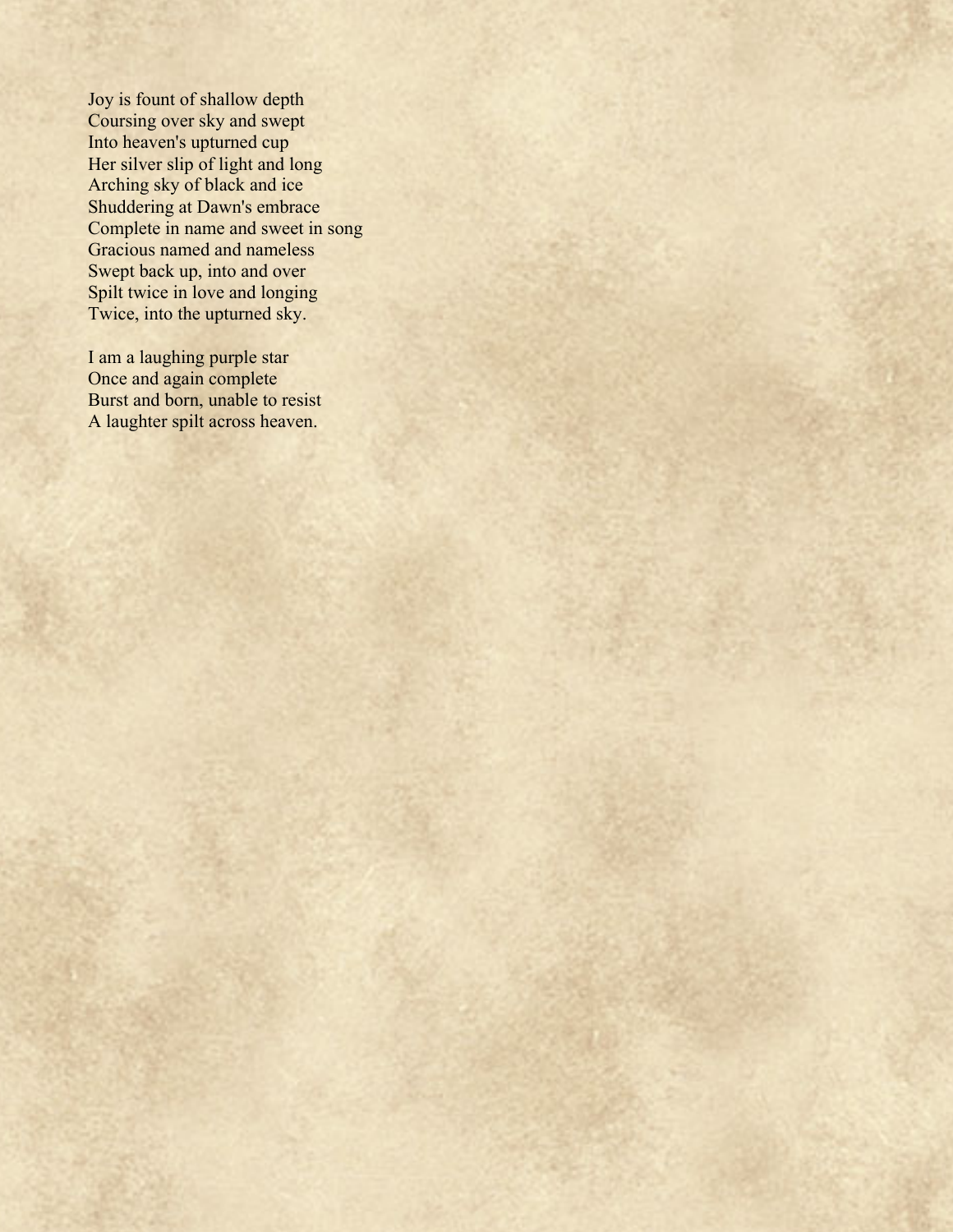## 13. *Remember*

Come, I will take you Come with me... Through the swept and narrow, glade and wood Scented pine and crystal brook Sheltered and sheltering, held, enfolded Swept into her gratitude Her green wing arched yields Sun to shade Slipping shadows beneath her leaves Pine and cedar splash and tease Unknowing glances cast Sunlight spilt, between glad shade Every grace before us laid To sup and sweeten this blessed day Never told and twice forgotten Never spoilt... a splash of smoke Upturned and rising in sunlight spilt As gladness into heaven's cup Her bashful evening still, and crept Between the Day and Night time still Her hour forgotten soon But long remembered still.

The Day a sweet and lingering drop Of honey cast into my cup The wine glows ruby red and sweet In honied memory to keep And savor lingering, loving, losing, .... but never lost again For us to cherish then .... for us to cherish then.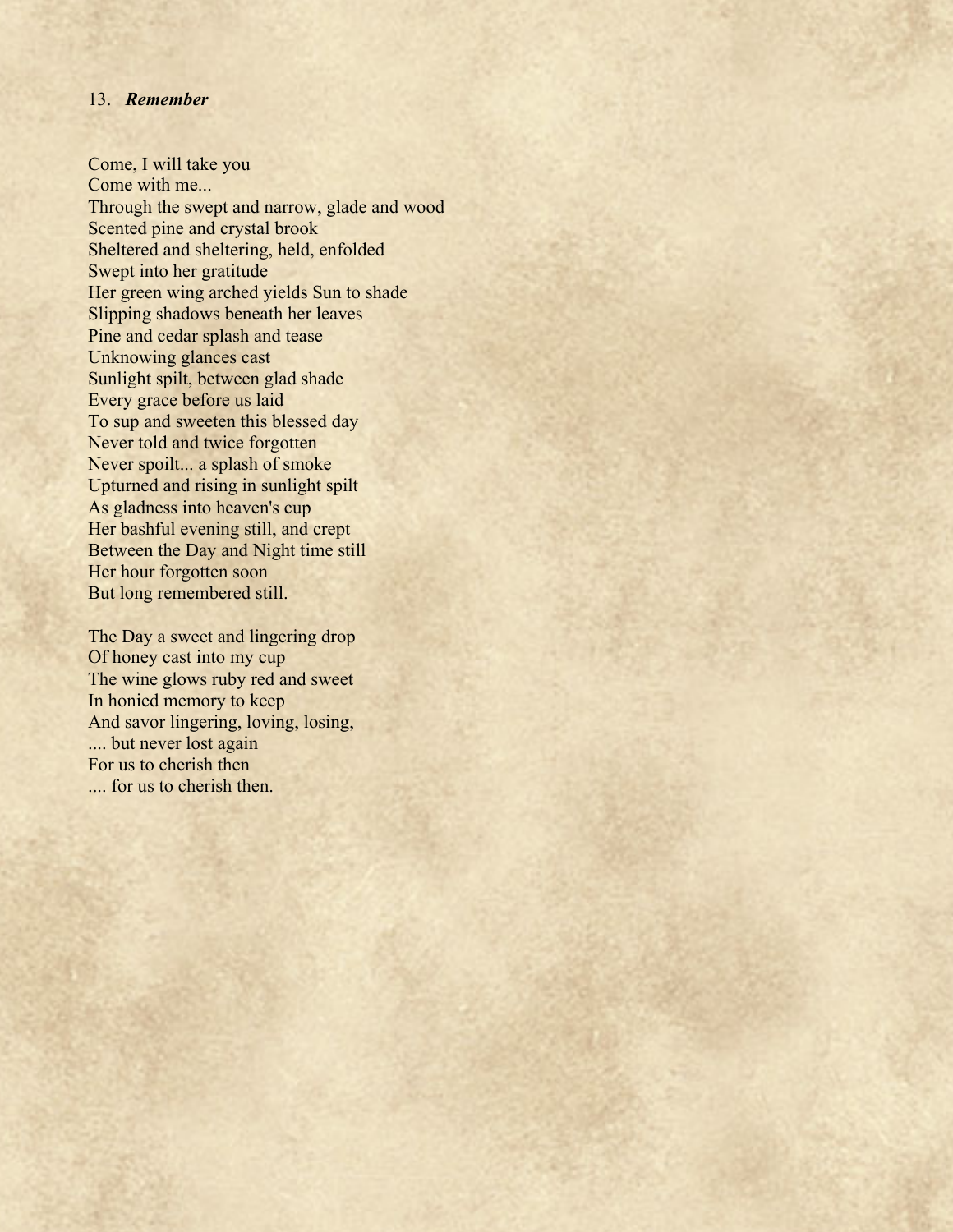### 14. *The Work Song*

Who among you has worked? So alone was I in my happiness Circling the arch of heaven Frigid pure and empty––a hollow filled with light Circling... waiting.

Soul and spirit was I Mire and light Height ground into dirt, human and whole Beneath the question Unanswered and unasked, living and unborn... Worthless and unspent Is the unworn coin of Man All that might be—but is not So is the worthless promise of Man!

In contempt did I find him and myself ... Below myself Willing to look and sick to see Are the eyes of Wisdom! Unblinking are his horrified eyes, to see The wan pallid cheeks of lazy bloodless shame To see––and know What must be done!

Who among you has worked? I am full and rejoicing Alone in my happiness Circling the arch of heaven I wait, wonder of another, one yet unborn ... and wonder Who among you has worked? So do I speak to shadows and wait for you.

Sick and wan, white and thin to know I gathered my spirit and rose above my soul Stepped down, ground the weighted heel of my spirit Upon and into my soul— and stood. Raised up, beyond the torn ruin of my soul I began to climb Wearing and rubbing my sick soul Grinding holes into the very heart of Man Rubbing the worthless tatters of my soul through Trodden under and ground through A wound rubbed into dirt, Cast under the heel of my rising spirit!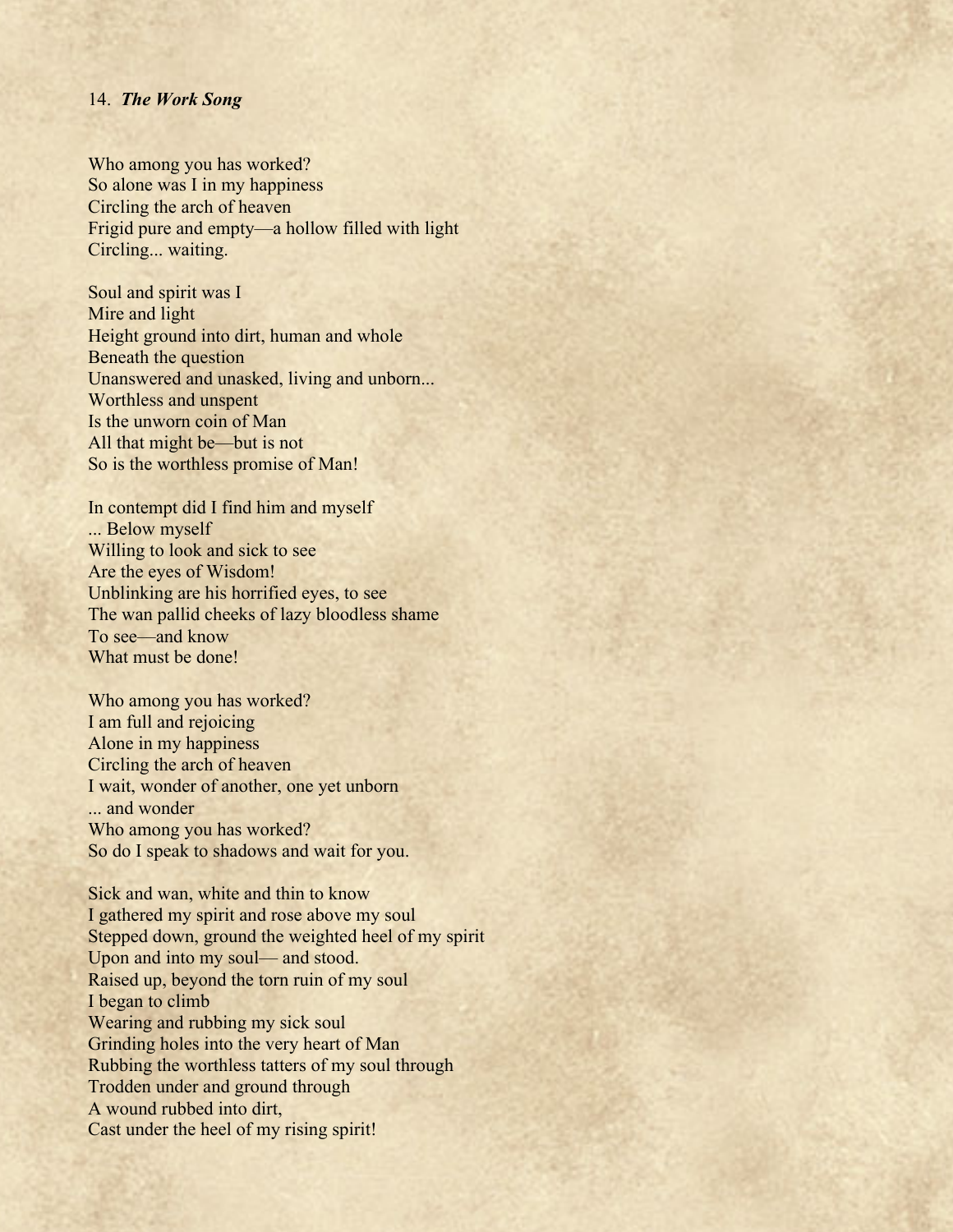Free and golden A rising splash of light folds through itself New and pure, loft and light Stretching upward, climbing up into itself and burst through Through the liquid Sun pouring down Ascending into those pure heights Which even the Sun must flee... falling through Toward the needful Earth. That place from which I rise A splash of color more buoyant than light Falling upward... Away from the soul of Man!

How empty was I Circling in my pure chill heaven Lonely and hollow, A single spirit Empty and pure Rising up over my ruined spent soul ... Frigid, pure and empty A hollow filled with light... waiting.

Oh how lonely is one now worthy! His soul burnt into a hot wind Upon which his spirit rises Welcomed into the clear azure bell The cracked arching blue ice Into which he flees from his burnt soul! How lonely to be a perfect hollow A self creation A pure spirit Floating above your soul! Such is the empty bliss of the most distant sky Alluring, hollow, perfect and soulless.

So I did sweep down to find my soul Worn and choked A ruin upon which my spirit had tread Worn through and dying, choked and fouled Mired in filth and black with the marks of my heel Oh how necrotic was my forgotten soul Oh what of man need be ruined For his spirit to spill up into heaven!

We who have worked have torn our soul Plucked it from our sluggish human breast ... And burnt it into wind. Never mind its howling cries Its shuddering lament, dying and crushed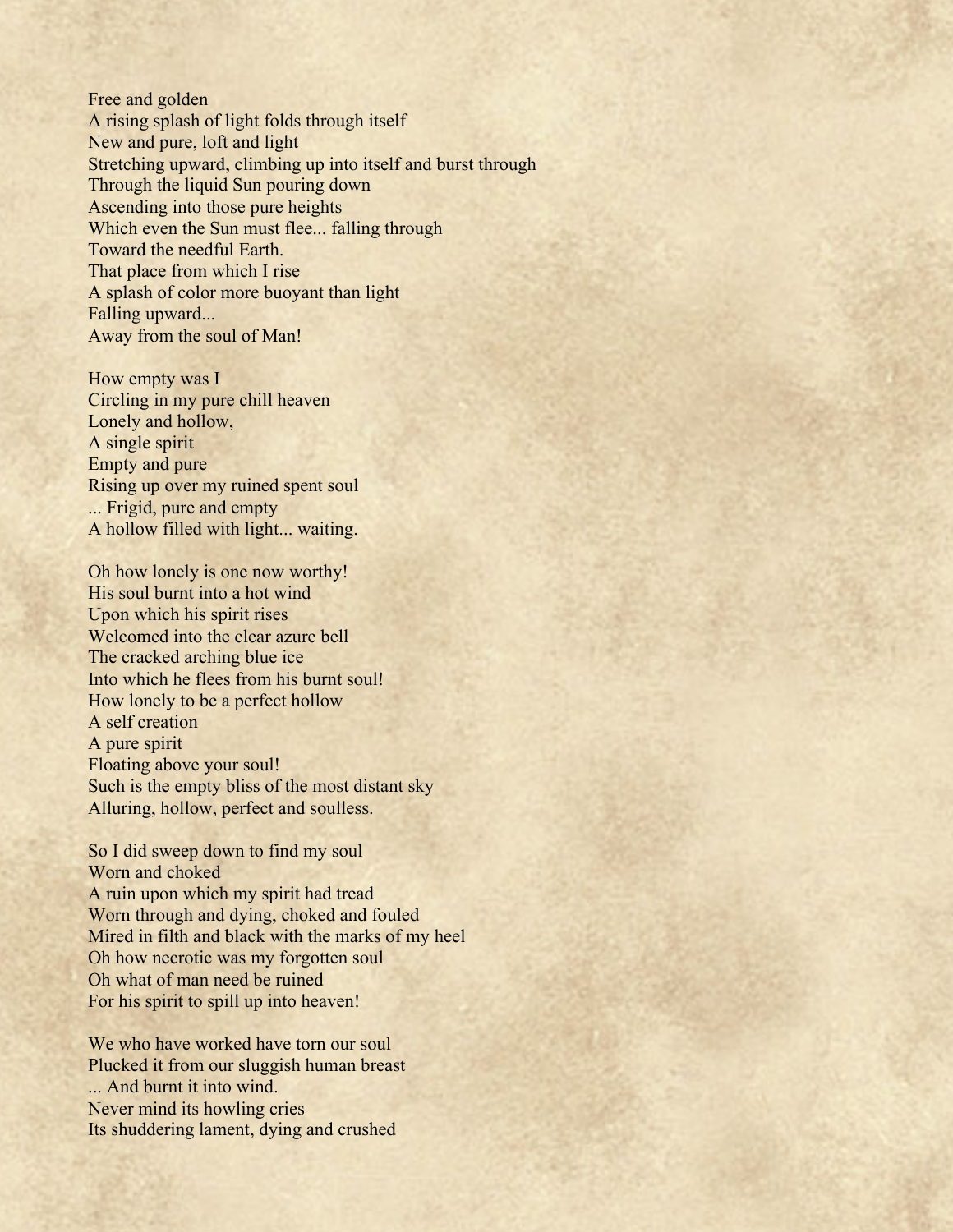Under the heavy footfall of my relentless rising spirit Never mind the sky is filled with slapping cries Stained with soul's blood We will climb beyond even the blood soaked clouds Over all that which is below us, Dripping with soul's blood. So did my spirit demand!

Now I place my tender soul into my palm My spirit sweetly whispering of heaven Pure and alone... Now filled, round and warm Of spirit and soul Labors wings spread and sheltering My worthy wounded soul Slipping into the azure curve of a welcoming heaven Gracious and nourishing is the day unfurled Before one who is worthy One who has earned wings for his spirit And may buoy his soul sweetly aloft To fill his singing spirit Circling above the trodden Earth, Above the soul of Man Unseen, perfect and complete.

Alone and complete, I climb Farther and farther from the soul of Man. It is beyond myself, beyond this sunken time Over which I rise, that I look, My eyes upon your horizon... my unborn friend. Only your future shadow will join me Yes, that I know For only we have earned this happiness Rising together over the soul of Man Two eagles, alone and complete Companions separated by the years Joined together by this slender thread of words A silver strand of web cast aloft My song of joy written in your name ... Circling the arch of heaven, Frigid, pure and empty, A hollow filled with light, Circling... Waiting.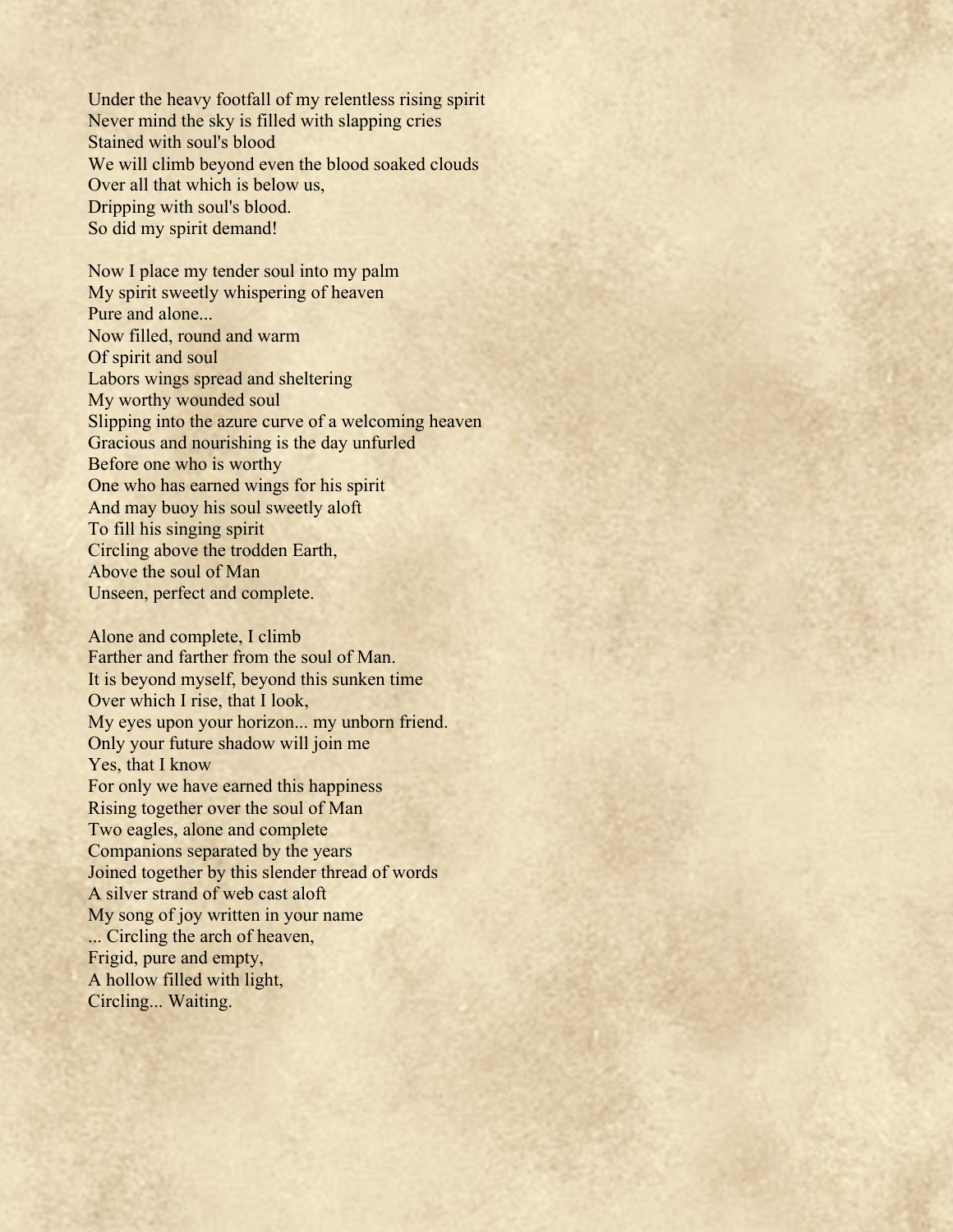### 15. *Better Understood*

A silver splinter of glass Wise and pure A drop of Heaven's splintered dew Crushed and blessed before you Only you could have fingers, hands and eyes For this splinter cracked from today A silver truth snapped bright A tear of cracked blue ice Eternal, perfect and unforgiving.

Oh how I poured my blood soaked cloud Burst with pain and sweet unknown Spent upon the rocks and shore Each wave a sea to crush Time's yawn The gape of sand and desert wash Beyond the hope of sea to touch But cloud and sea can not but reach To burn upon the scalded beach The sea of sand does swallow sea Lush dreams of wills and blood and sea Left spent and dry, shell and bone Beneath the Sun find Hell alone Cry out! Cry out! Spilled into naught... but sky and arching silence Swallowing, swallowed, dying ... Echoless desert heat alone Hell finds horizons spent alone In sorrow, sad lamenting echo The vacuum of Hell, sterile descending The cry unending Silent... stretching before the Sun Alone! I cry.... alone, am I.

But Hell had wrapped Me in tender guise Of punishment, in small disguise For Hell is Heaven misunderstood The truth but same, the meaning changed Here in desert with blooms I stood Each ashen speck of heat and soot A fallen tear from soiled past Whence to Man my true path glanced Upon fouled shadow and sullied shame To seek my soul within his name.

Now void of shadow the valley blessed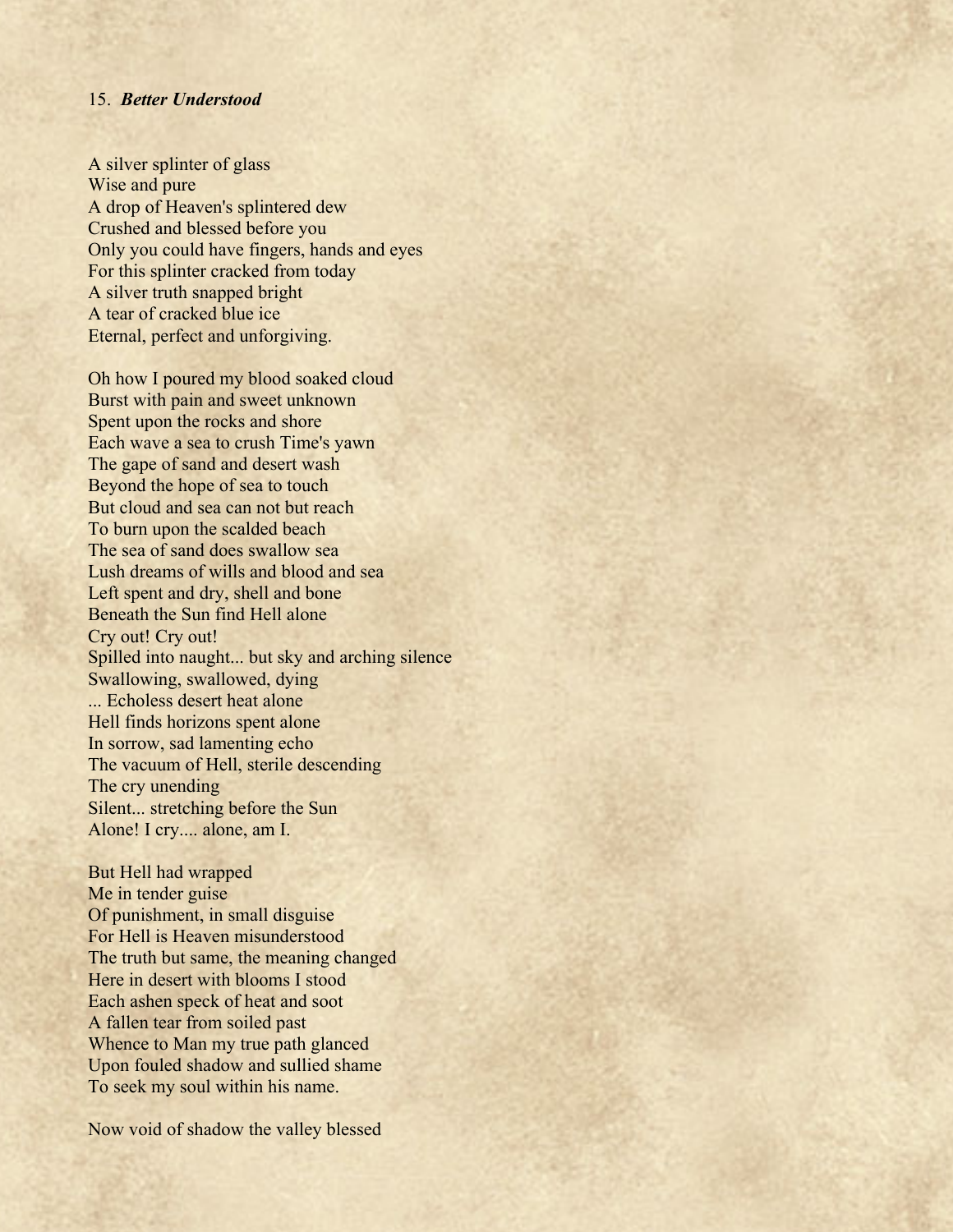Are descending slopes but ascending wishes? Now pure and golden is the Sun Its heat a white and splintered tongue Licking laughing Sun and flame To arching valley in bloom and rain Of sea, splashed from Heaven spilt Now alone, her rain sweet spilt Broken fourth from bursted cloud My blood and sea of Heaven's shroud.

Of Man a breath of shame, and blind Before the eye, and deaf, his kind To Hell we are but banished once And in Heaven kept, now twain at once For Heaven is as wisdom knows Understood, from Hell unfolds Hell today borne without Man Is Heaven wrapped in silent hands A worthy place for all things pure Which once bore up to scalded shores As waves upon the shore of Man Now spilt from Heaven to begin A worthy work unstained to know From Hell's own shores did Heaven grow For naught did change, but all to know— 'Tis a murderous thing which brings the good Heaven is but Hell, better understood.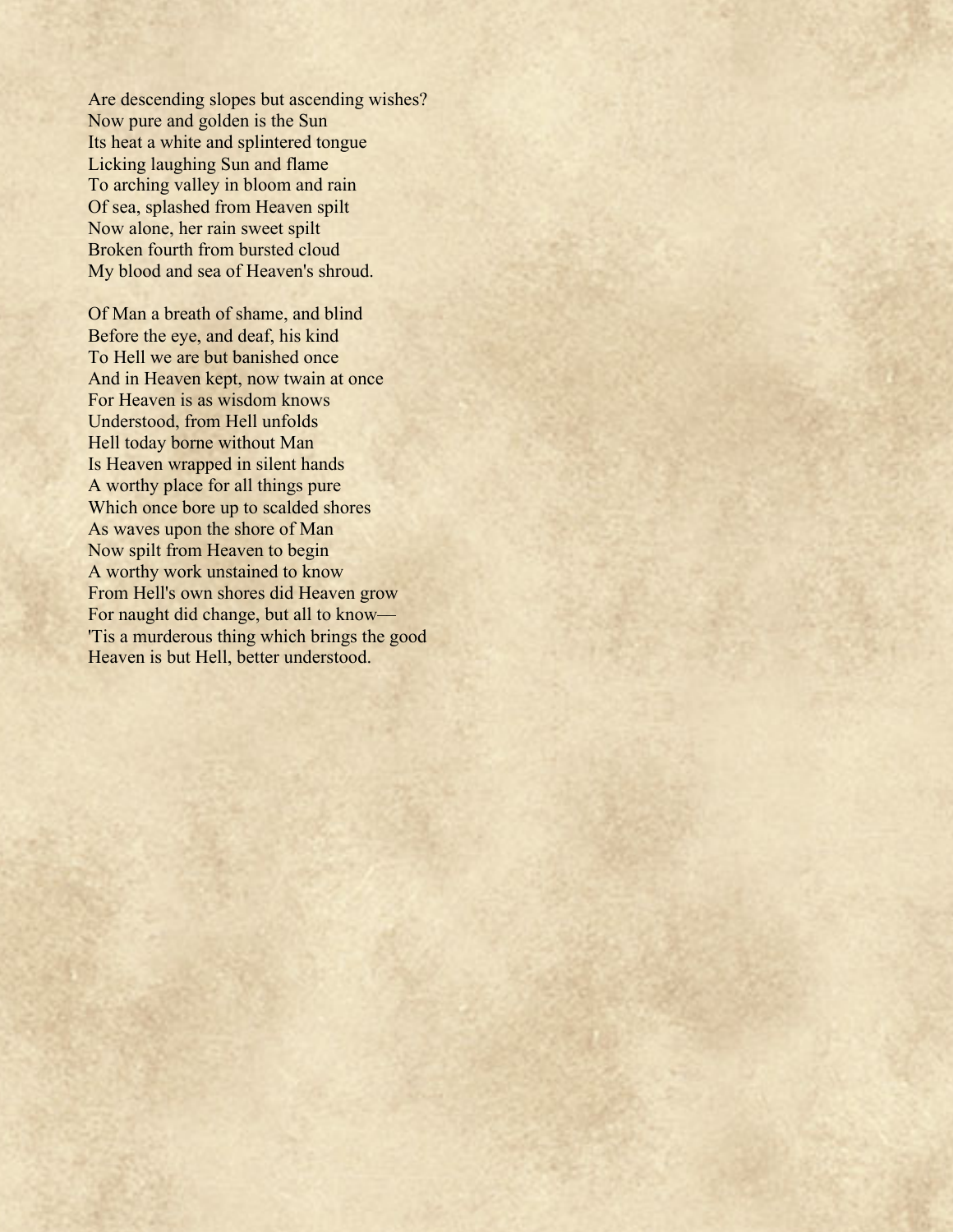#### 16. *Who Fired Prometheus?*

 And Prometheus did descend into the carpeted valley, part man, part god he climbed down into the emerald folds and lush hills, as man, to bring his godly gift of Fire. For he did trust the struggling race of Man. So did he come to them with his precious gift, to lift the veil of their misery: a forbidden warrior for a good, however mistaken, for Prometheus did love the race of Man, and in contempt of Man was Zeus, He who was as Father above all the gods, one far more evil and right than Prometheus. So the good of Prometheus was a brave and sneaking good.

 As man he crept by night into their sullen camp, so dim and foreboding, darkness wrapped in huddling dim foreboding. Blind and shivering were they, or the wiser, under earthen cover or beneath sheltering dim tents of stretched hide.

 "I am Prometheus, friend of the race of Man. I have something to help you... Behold! I give Fire unto thee!" And so did he present them the gift of Fire, and did trust in them to find the sanctuary within the flame, rather than be seduced by its heat. And he did caution them: "I am alone, and others far greater than I do not believe you worthy, and fear to give you this. So you must find wisdom to bind your cruel and stupid heart, and use for warmth and shelter that which is provided to you. In this you will honor me, and I may in turn be forgiven."

 So did he speak unto them..... As the Father watched! Unknown as a slippery ghost is the wisdom of Zeus, who finds both ire and patience in an old spirit, wise and evil is He, waiting and lurking, sneaking, stealthy and wise.

 And so, Prometheus was then beloved by all. All that was Man's was his to have, and they held him in their honor! Prometheus the god had descended unto them, and now, they too possessed a spark of liquid rising Sun, shimmering in darkness which stretched with new golden arms of warmth to embrace them into evening's hour. So did they sup and supplant their misery with meats well cooked and warmth to sustain and nourish them. So did they praise the name of Prometheus.

 Oh how fickle in folly and forgetting is the hollow heart of Man! For Hate soon gripped one sure in power, and another had found, of equal measure, both his strength and resolve, now doubled with Fire's teeth. And they then did set each upon the other, one upon the next with blaze and Hate, set Ruin loose and burning, swallowing the land and scalding it bare, the burnt Earth sloughed into the sea... washed away into foam. But barren rock and crag remained, so they did starve and die, upon rock and wind did they wither, and bore up a black fist of hatred into the air, and with their last bitter squeeze of breath, did they hate him, "Oh how I hate you, Prometheus! Why have you ruined us? We wish you dead, and wish but you had never set eyes, or Hope's murderous blaze upon our wretched world, once so beautiful. Oh, how I wish you dead!" So did they curse the name of Prometheus.

 And as a god weeps, did Prometheus weep, his screeching wounded cries held within his breast, echoing through his ruined godly soul, but as a god did he suffer, and soon tire of suffering, and so did twice cast a hopeful eye upon Mankind.... Now aged a thousand years twice did he find them, starving but for want of a simple thing, a forbidden thing, which need but a few bits of knowledge, and then, from the overspilling land, so double rich in game and spoil, they could but easily sup and live, happy and well, their lot so easily lain but for this!

 So again did he descend into the double green forest and enfolded himself in the tangled damp shadows with them, again, as man did he go among them, for Prometheus did love the race of man.

 "I am Prometheus, and I bring you a thing, a simple wooden thing crafted thus, and so you may see the rich wood yield easily its sweet bounty, and we will all enjoy life's precious spoil with less cost. But I do beg you, do use this thing for that which makes life sweet, leaves it a treasured thing, now doubly rich. For there are gods above me, who twice holy I do fear, and if you spoil yourself, I shall surely be the one to pay the cost... So do I beg you." And with this warning he gave them the bow and arrow, and they did rejoice and sup, eat and live with life rich and plentiful around and before them, and did praise the name of Prometheus.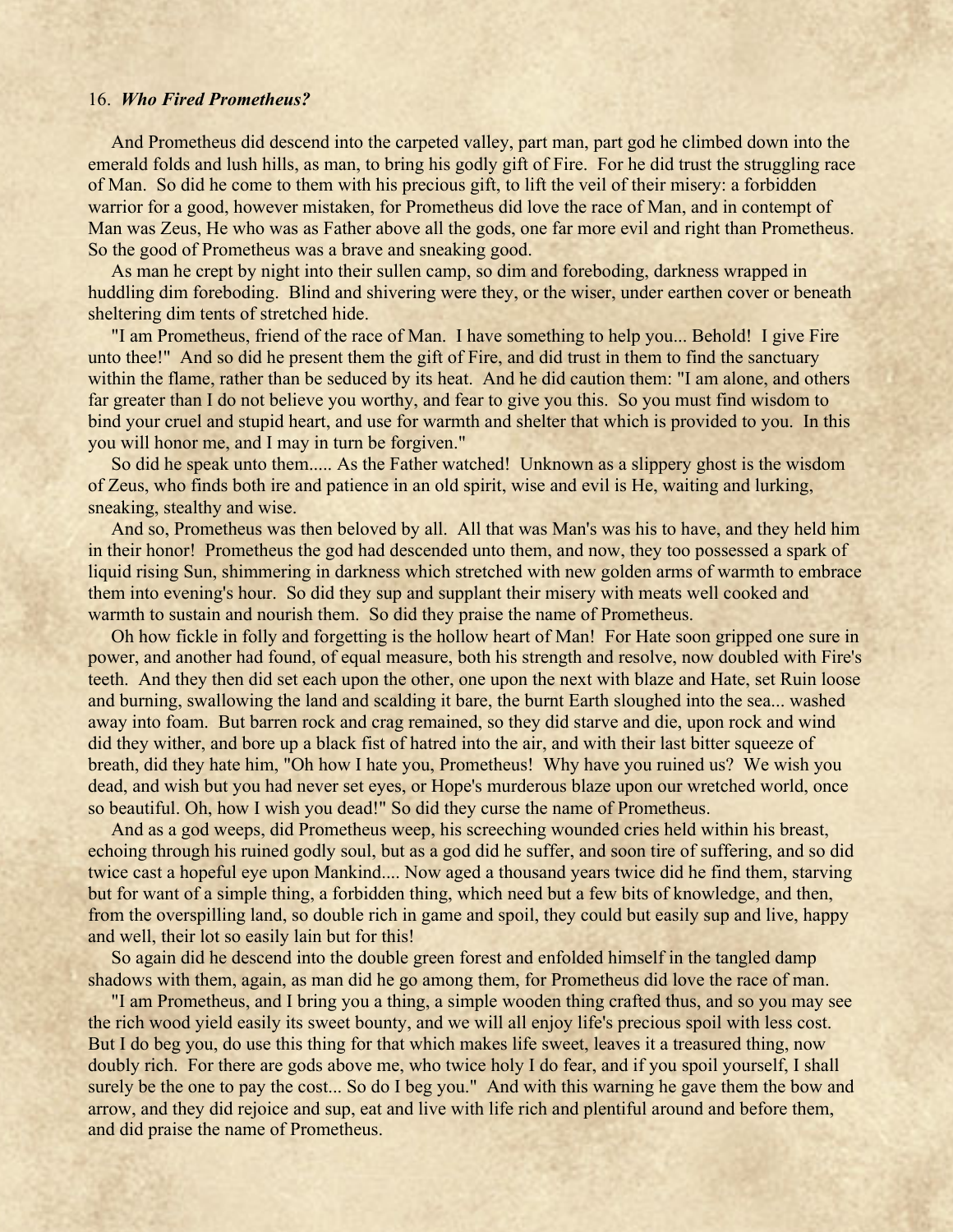But soon, one found his hatred too hard to grasp and so did slip his arrow into his enemy's breast, and Rage did cull what absence did before the bow, and then twice again and double still did the cost in blood exceed that ill which Prometheus had sought to slake.... now drained into the Earth from arrows pierced in blood, and with their last breath squeezed from their black lips did they scar the air with his name, borne up in blackest hate. "We hate you, Prometheus! For why, why have you done this to us? Why have you cursed us to slaughter and ruin? Oh how I wish you were dead— Oh how I wish you had never come unto us!" So did they curse the name of Prometheus.

 Prometheus withdrew to a lonely wood, dark, damp and sullen, filled only with the silent ache of his godly wailing, the swallowed cry choked within his empty breast, hollowed out and sunken, ruined from his foolish love of Man.

 Oh how Zeus did laugh and withhold His blows, so loving and kind, so easy and light would they be compared to the still turning torrent shifting in the broken breast of Prometheus. So Zeus did but watch and laugh, warm and sure, wise and wicked was He.

 And again, Prometheus took refuge in the ages and did heal. How godly was his withered breast, again brought forth to light and foolish hope, aglow in a new knowledge which he did bestow in pieces amongst the wisest of men. Until, at last, the atom was split, and upon its unbinding came the energy to light a thousand homes, or destroy a thousand destinies, and at once Prometheus saw his folly and wept... but aloud, in horror. Prometheus had gone mad from his love of Man. Unhinged was his mind, as was to the race of Man the essence of being itself now uncoiled–– In madness did Prometheus cry out and wander the hills, raving and gaunt, stammering and drunken with his deed, as a mad man did he carry his smoldering sticks, embers of wood and coal held in his hands, tossing back and then forth, from right to left, always burning but never burning, juggling and stammering, "To Whom!—To Whom!— Who may have this?— Who?— To Whom!?" So did he rave.

 At last Zeus had mercy upon him and took form as an old ragged beggar, so wise and sure in His body and spirit, He could not be mistaken for but a brittle shell of god, His wisdom a cool shawl of serenity cloaking His aged face, divine and worthy. And so Prometheus stumbled mad and ranting through the hills until at last he discovered a beggar's camp, and within it, a wise and godly beggar, alone in the hills.

 "Ahhhh... To you! To you I may give this! Oh please take it from me, oh please... I have something only you can have, I beg you, you alone are worthy, I beg you, please... Oh please, take this from me."

 And so, Zeus did accept the dim coals and relieve Prometheus of his madness, for at last He had another with whom He could share His despair and laughter, a brother who knew as He knew. For even gods need wise company, which is but a voice, a tale told best around firelight.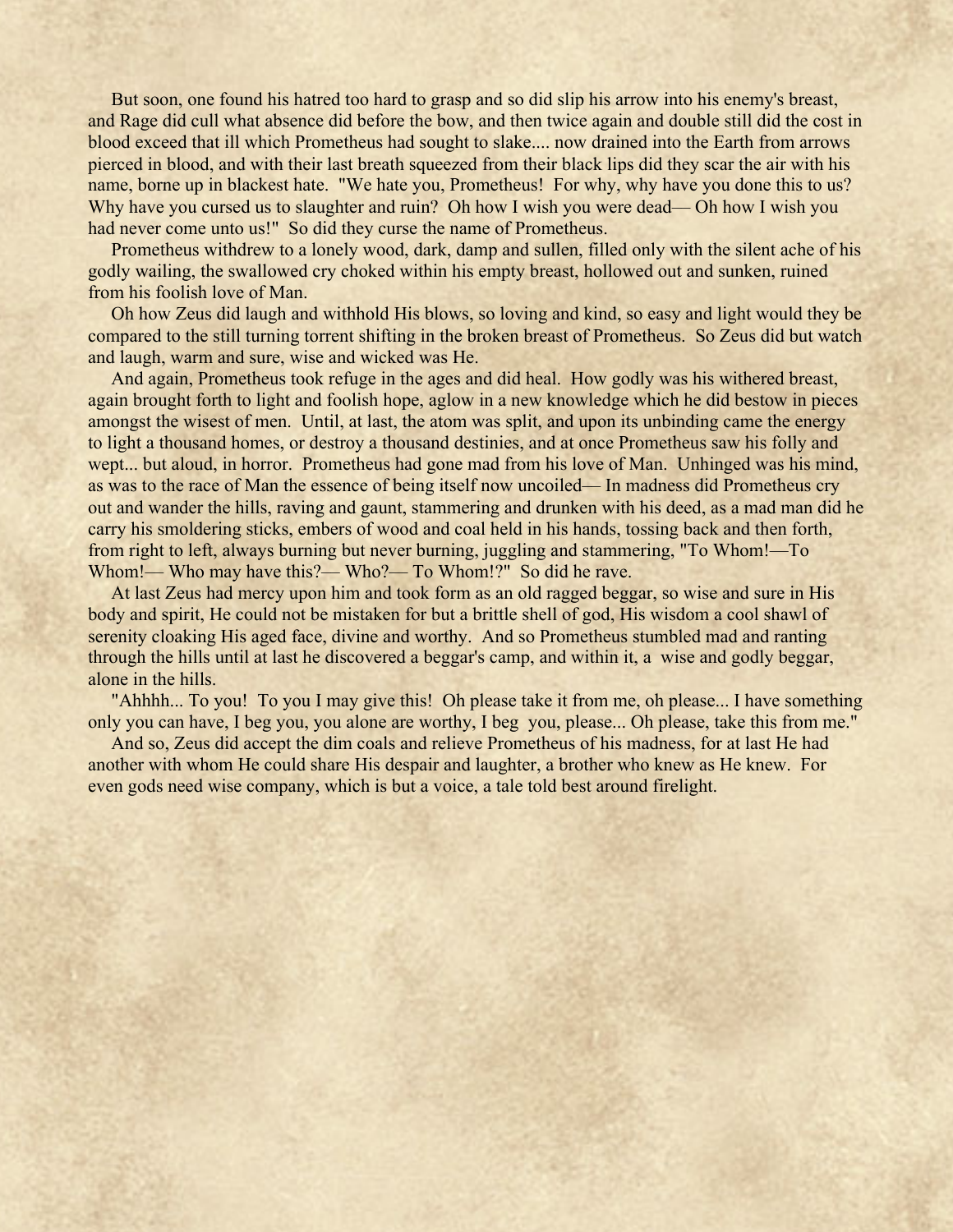## 17. *The Gratitude Song*

Oh how early I did climb To find crushed winter branches And crumpled silence, ... in still air Double dry and snapped bright in Dawn's chill. Early did I find feet to flee the shadows Even before they had begun their lazy stretch My breath did gulp at the night And drink its purple black into my sneaking early steps Crushed under Night's last sip Of lonely moonlight.

As the shadows stretched downward I did ascend to meet you, To find you here in this place This shimmering ice shawl of climbing pearls Jeweled in flecked sunlight, caught purple and white Rose sparks of Sun's blood and treasures Caught shimmering Caught unaware and silent A thousand winking vanishing eyes of prismed frost Sparkle to carpet the horizon Cast with pointed liquid jewels Silent and vanishing Catching the spark and gone into the whole Reaching each crystal drop into the light Splintering it alive A shard of Dawn in iced gemlight.

Oh my friend How I knew I must find you here! Here where our teeth have found their mirrored tears Spilt starlight once bound fast to black Now outpouring as the joy it has ruined Spent pain but happiness spilt Now awash to warm all fragile iced places And bring my heart of gladness to the cut chill Of frigid Dawn To return Life unto herself, Warm for cold, So do I love her!

You too know our secret How dearly we have bled into the black Earth Only now to know what might be nourished in our fisted pain Now unbound and spent to gladness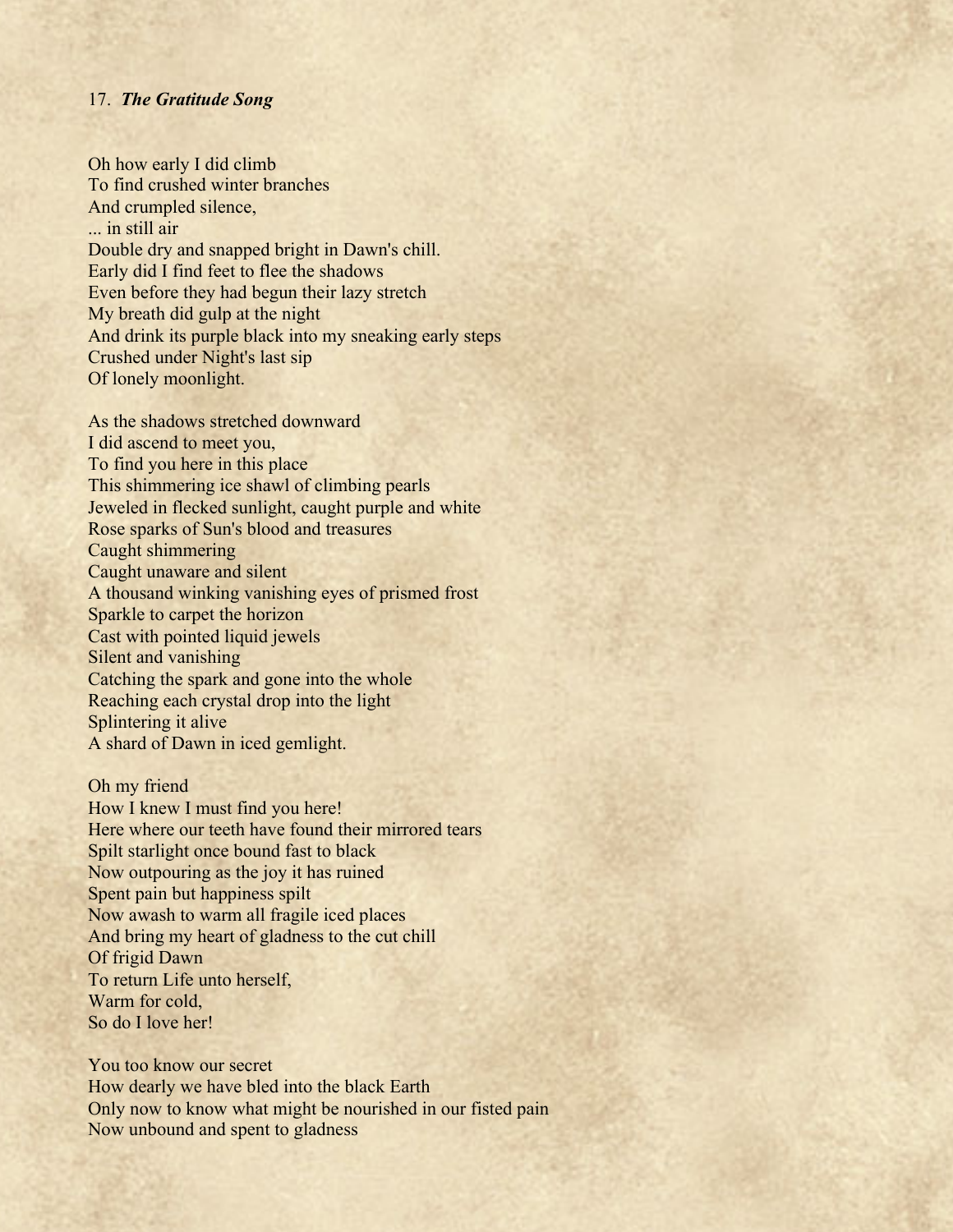Poured into the jeweled horizon Spilt opal, and ruby treasure is our pain Once unbound from black Again, silver streams flowing to fill our meadows A rippled glaze of clear light spattered in silver sun As jewels outpoured to nourish the blossoming Earth So is the rain of our pain unbound Its shuddering trapped places Freely pouring upward in silver streams of rain Spilt into Heaven The clouds nourished and full Now unbound in glad overflowing.

Oh what happiness I return unto you, Oh Life! Under no shadow are you cast But bliss and Death alone are thee! Into your sky I pour my treasure Into the ice arch of Dawn I climb to find you.

As noon did burn So did I laugh to pull myself Up closer to the burning coal So did I laugh at the Sun with you For we must laugh at our weary step And step above it! So did I climb through noon burnt white With sheets of staggered heat In laughter did I let them lavish me! Spend their weary heat upon my glad spirit So chill and filled with mocking iced air Snapped blue and splintered Chipped light and shining air Cracked silver blue, from the prismed glass lid of the world.

So did I climb to find you! So grateful am I to know of this place For surely I must find you here. We must celebrate! So did I climb higher and faster to find you Over my pain and past the hungry shadows Into the purest silver air Clear and iced with blue ether.

At last I see you, my friend! Ah!... For I have found you! Here, where I knew I must In the purest Ice air With silver wells of iced light, and prismed frost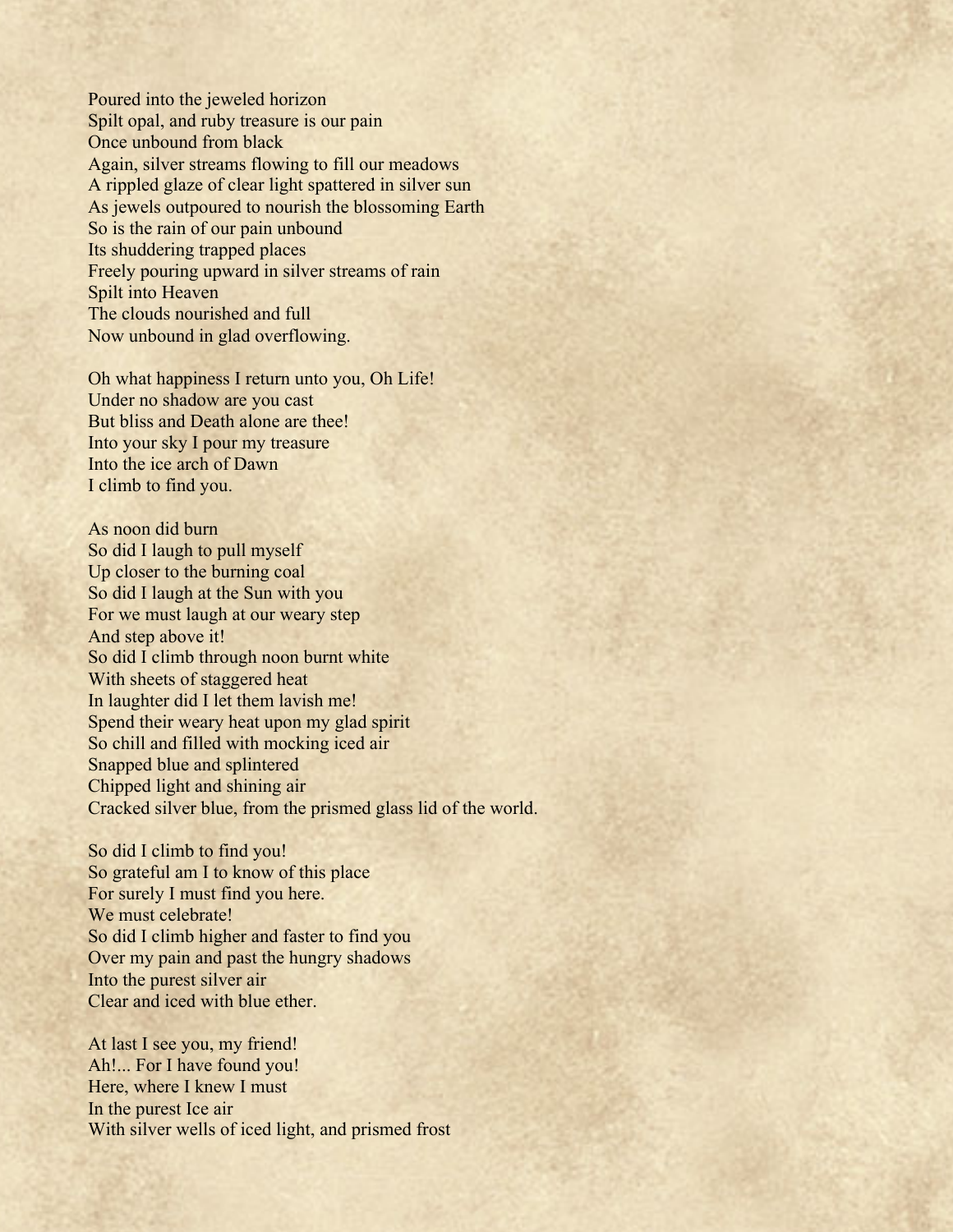Cut blue wells and sparked water, warmed by firelight A melted jewel, an impossible brightness Poured into form.

Here at last I have found you Here where we belong— Over all valleys, pressed crisp and bright Against the arched blue lid of Heaven... Oh how long I have climbed, and waited, for this moment Waited, for this time, to find this place. Oh how I have longed to see these things With another, another worthy... one who knows.

Oh Life, in gratitude do I come to you As the Day does bleed her warm bright happiness Into the light starved Sky Hungrily licking up her slender gift of promise So have I drunk you in, Oh Life So gracious and severe As blood and milk in my saucer So did I lick you into my soul So did you purr and glow, scratch and turn within me Oh Life, how I drank of you! As a fool drinks, did I consume you Staggering and stammering as a fool I gorged upon every outstretched shadow And knew your sour, and did sicken to know it So spit you out and cursed you. But how red and stuttering, silly and ruined A comic and a spot of sublime madness to spit you out— For every well is not for every spirit!

Oh how you teased me, Oh life So gracious and glad am I to know you now In streams of silver and upturned shadows of spilt light Splinters of Sun and chill catch my chest and tickle me And I drink you in Know the spent Sun upon my lost gratitude, as you, a gratitude spilled out unknowing of any eye Or who has been spilt into light, you or I, So as Life do I repay you To give the Song up into the air and shine its notes Hidden in forgotten splendor Dripping with Sun and Song A prism's misted brush outstretched An arch of color swept across Heaven,

From nowhere. ... to nowhere.